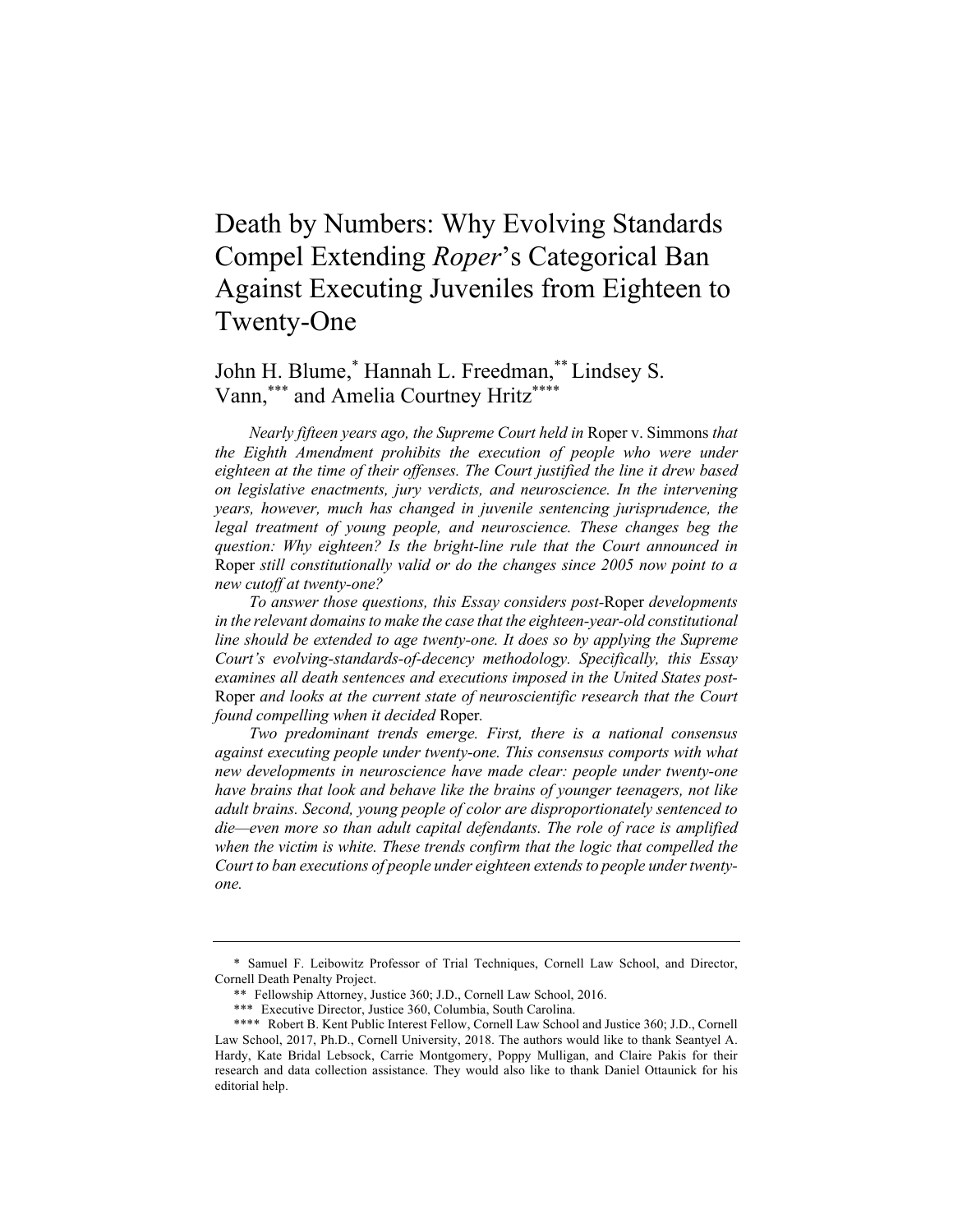## Introduction

In April of 1997, eighteen-year-old Justin Chaz Fuller and three other people—twenty-five-year-old Elaine Hays, twenty-year-old Samhermundre Wideman, and nineteen-year-old Brent Chandler—broke into a college student's apartment in Tyler, Texas, robbed him, and drove him in his car to a park where he was shot and killed.<sup>1</sup> Over the course of the next few days, someone brought a group of students from the local high school to see the victim's body and, unsurprisingly, one of them immediately contacted law enforcement.<sup>2</sup> When the police arrested Justin a few days after the killing, he waived his *Miranda* rights and gave an uncounseled confession in which he admitted being present for the murder but denied being the triggerman.<sup>3</sup> No forensic evidence indicated which of the four codefendants pulled the trigger.

Justin, who was black, went to trial first;  $4$  he was convicted of murder and sentenced to death by a jury of twelve that included only one African-American.<sup>5</sup> The trial judge refused to admit evidence that codefendant Samhermundre (who Justin maintained was the shooter) had a lengthy criminal record and told his girlfriend that "it felt good to shoot somebody."6 The verdict sheet did not require the jury to determine whether Justin was the

<sup>1.</sup> David Carson, *Execution Report: Justin Fuller*, TEX. EXECUTION INFO. CTR. (Aug. 25, 2006), http://www.txexecutions.org/reports/374-Justin-Fuller.htm [https://perma.cc/8WNJ-JYAL]. At the time of the crime for which he was executed, Justin had no criminal record. Fuller v. State, No. AP–73106, 2000 WL 35432767, at \*1 (Tex. Crim. App. Dec. 20, 2000). He was applying to college that spring. Brief for the Appellant at 32, *Fuller*, 2000 WL 35432767 (No. 73106), 1999 WL 33748921, at \*32. Tyler is the seat of Smith County, Texas, a place with a history of executing young people. For example, one of the last juvenile offenders executed in the United States prior to *Roper* was Napoleon Beazley, whose story bears striking similarities to Justin Fuller's. Napoleon was executed in 2005 for a murder he committed in Tyler, Texas, when he was seventeen. Napoleon and two older codefendants shot and killed a sixty-three-year-old man (the father of a federal judge) and stole his car. Like Justin, Napoleon was a promising student with no prior criminal record at the time of the murder. Like Justin, Napoleon was black. And like Justin, Napoleon's victim was white. *See* Barry Pineo, *A Double Life*, AUSTIN CHRON. (July 15, 2005), https://www.austinchronicle.com/ arts/2005-07-15/279549/ [https://perma.cc/U9BH-AFTC].

<sup>2.</sup> Carson, *supra* note 1.

<sup>3.</sup> Fuller v. Dretke, 161 F. App'x 413, 415 (5th Cir. 2006); Brief for the Appellant, *supra* note 1, at \*xxvii–iii.

<sup>4.</sup> Brief for the Appellant, *supra* note 1, at \*xxviii. Brent Chandler took a plea for twenty-five years and testified against Justin; Samhermundre Wideman went to trial separately and received a life sentence; Elaine Hays also received a life sentence. *See Fuller*, 2000 WL 35432767, at \*1 n.4 (noting that Fuller and Wideman were tried separately); *Texas Prison Inmates: Elaine Kay Hays*, TEX. TRIB., https://www.texastribune.org/library/data/texas-prisons/inmates/elaine-kay-hays/ 1118180/ [https://perma.cc/5SCV-Y9QB] (current through Aug. 2019) (archiving Hays's crime and life sentence); *Texas Prison Inmates: Samhermundre Raemune Wideman*, TEX. TRIB., https://www.texastribune.org/library/data/texas-prisons/inmates/samhermundre-raemunewideman/1198507/ [https://perma.cc/M5BU-7PJZ] (current through Aug. 2019) (archiving Wideman's crime and life sentence); Michael Graczyk, *Killer in East Texas Slaying Headed to Death Chamber*, PLAINVIEW DAILY HERALD (Aug. 23, 2006), https://www.myplainview.com/ news/article/Killer-in-East-Texas-slaying-headed-to-death-8519166.php [https://perma.cc/K8NN-MDR7]. Brent Chandler was released early and is not currently serving a prison sentence.

<sup>5.</sup> Brief for the Appellant, *supra* note 1, at 102–06.

<sup>6.</sup> *Dretke*, 161 F. App'x at 415–16, 422.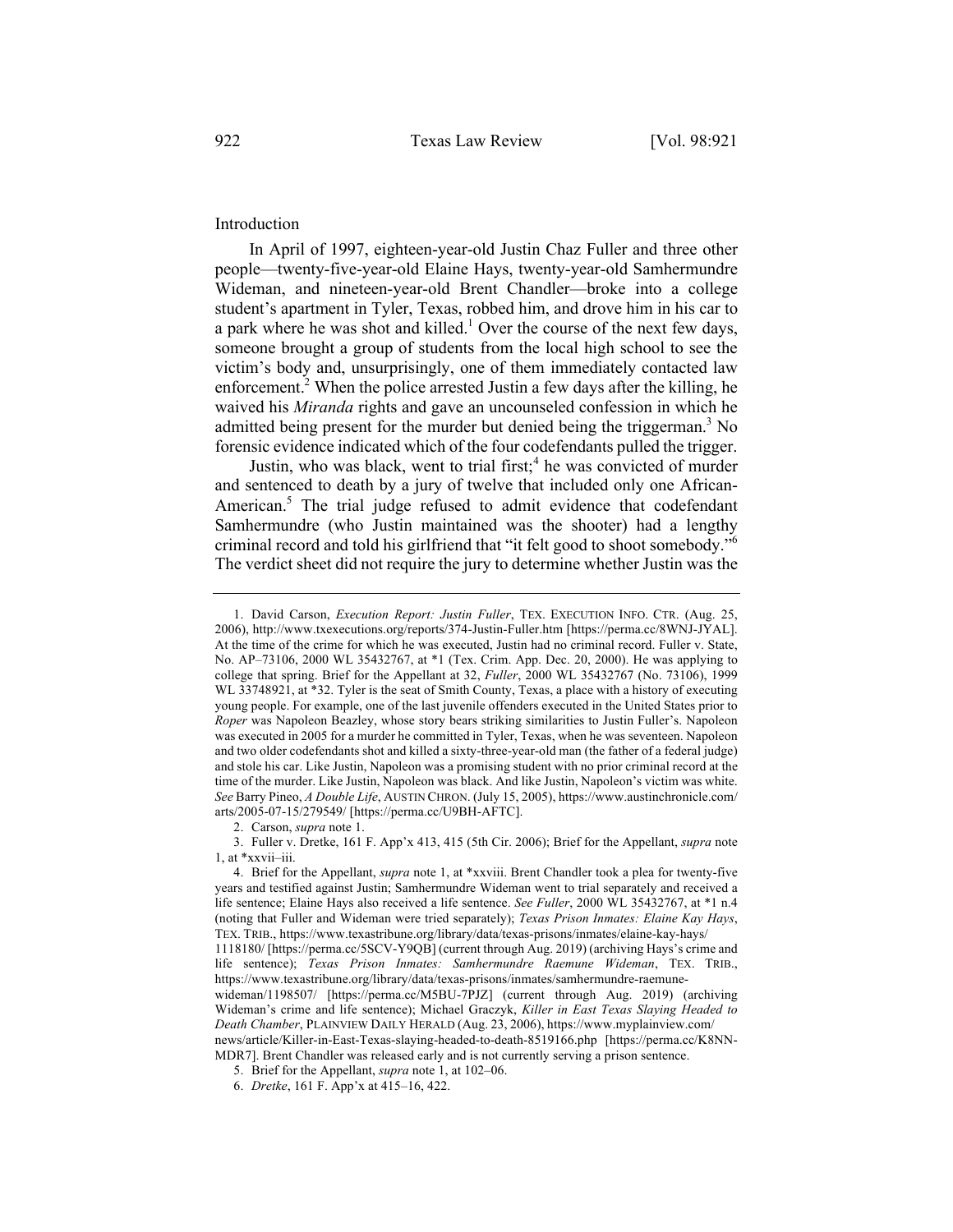triggerman because, under Texas law, his participation in the robbery and kidnapping was sufficient for the jury to return a death sentence.<sup>7</sup> After all of his appeals were rejected by the state and federal courts, Justin was executed by lethal injection in 2006. He was twenty-seven years old.

The year before Justin's execution, the Supreme Court of the United States created a categorical ban on the execution of people who were under the age of eighteen when they committed a capital offense.<sup>8</sup> In announcing this categorical ban, the Court acknowledged that "[d]rawing the line at 18 years of age is subject, of course, to the objections always raised against categorical rules" and "[t]he qualities that distinguish juveniles from adults do not disappear when an individual turns 18."9 Nevertheless, in recognition that "a line must be drawn," the *Roper* Court embraced a bright-line cutoff at age eighteen.<sup>10</sup> Justin fell on the wrong side of that line by a few months.

In the fourteen years since *Roper*, the scientific, legal, and societal understanding of youth's significance has fundamentally changed. Neuroscience has revealed a more nuanced view of the physiological markers of youth, how those markers affect behavior, and ways in which young people's brains continue developing into their mid-twenties. At the same time, society's understanding of what it means to be a young person has evolved, and capital-sentencing practices reflect that evolution by limiting the death penalty's use against youths under the age of twenty-one. These changes beg the question: Why eighteen? Are the underlying principles about youth that gave rise to *Roper*'s eighteen-year cutoff still socially and scientifically valid? Although some litigants have argued in favor of extending *Roper*'s categorical ban beyond the age of eighteen, there is a dearth of scholarly research addressing social and scientific changes since *Roper*. 11

This Essay seeks to answer these questions using the Supreme Court's evolving standards of Eighth Amendment methodology. Based on our analysis of post-*Roper* death sentences and executions, viewed against the new, more nuanced understanding of juvenile-brain development, we conclude a cutoff of eighteen years old is no longer supportable; instead, the

<sup>7.</sup> *See* Verdict Form, Texas v. Fuller, 1998 WL 35255778 (Tex. Dist. Ct. Mar. 4, 1998) (No. 241-80814-97) (indicating that a death sentence could be conferred given Justin's factual situation because the court allowed a verdict for capital murder).

<sup>8.</sup> Roper v. Simmons, 543 U.S. 551, 578 (2005).

<sup>9.</sup> *Id.* at 574.

<sup>10.</sup> The Court selected eighteen because, it explained, "[t]he age of 18 is the point where society draws the line for many purposes between childhood and adulthood," and because the then-available neuroscience indicated that the brains of eighteen-year-olds were underdeveloped relative to those of older people. *Id.* at 573–74.

<sup>11.</sup> For example, in 2017 a Kentucky trial court agreed that *Roper* should be extended to cover offenders under the age of twenty-one and barred the death penalty for a twenty-year-old individual charged with a capital crime. Commonwealth v. Bredhold, No. 14-CR-161, slip op. at 1 (Ky. Cir. Ct. Aug. 1, 2017). As of March 2020, the case is pending on interlocutory appeal at the Kentucky Supreme Court.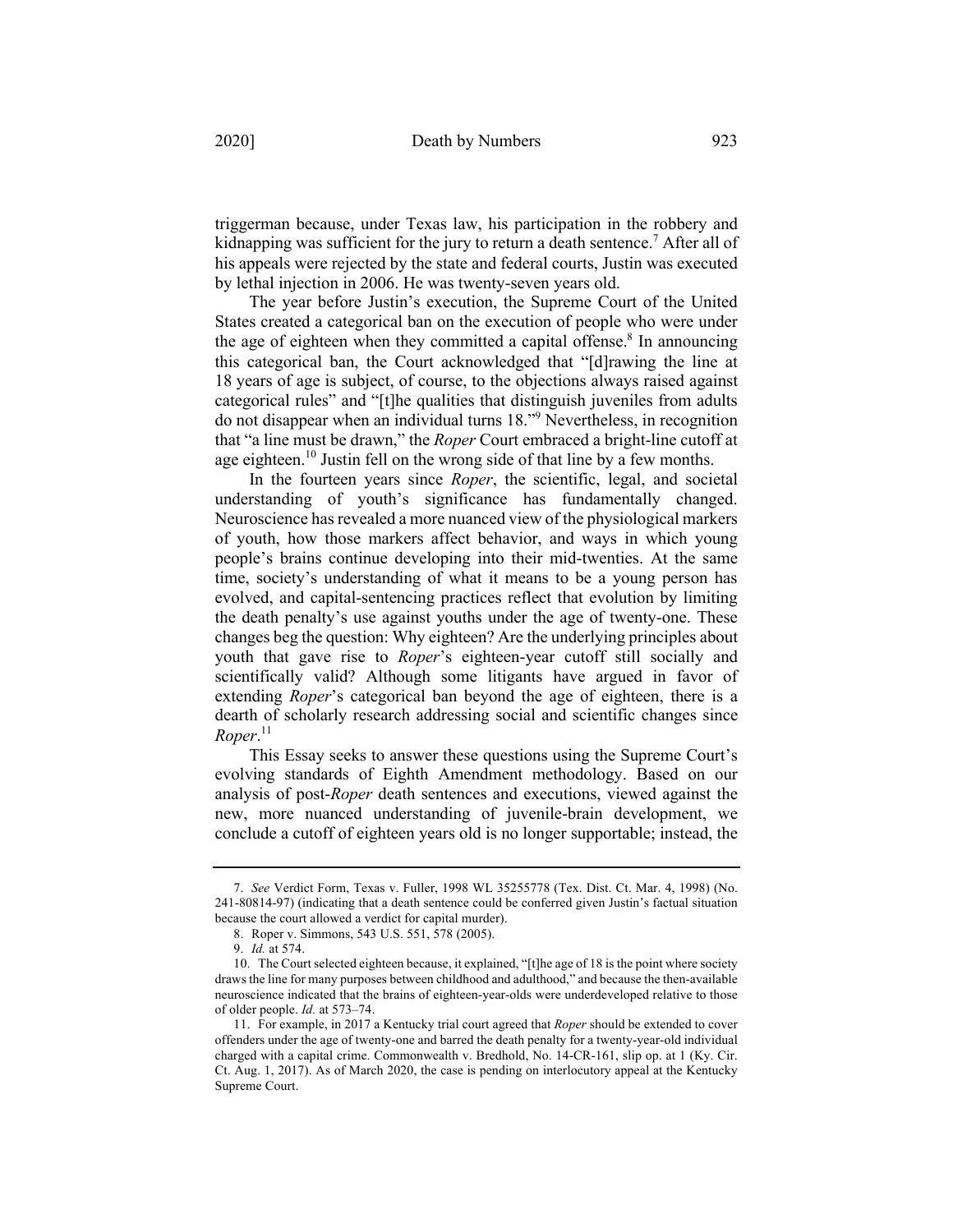cutoff should be raised to twenty-one. In Part I, we review the Supreme Court's jurisprudence on evolving standards of decency and how its treatment of youth has changed since *Roper*. In Part II, we review the work of neuroscientists focused on brain development in young people and explore how novel technology since *Roper* has eroded the scientific basis for *Roper*'s eighteen-year cutoff.<sup>12</sup> We also describe ways in which society treats people under twenty-one like children, not adults. In Part III, we discuss our methodology and present our analysis of death sentencing and executions of youthful offenders since *Roper*, including a review of racial disparities revealed by that data. We conclude by discussing the implications of our data and analysis.

#### I. Juvenile Sentencing from *Roper* to *Montgomery*

# *A. The Supreme Court's Jurisprudence on Evolving Standards of Decency*

In *Roper v. Simmons*, the Court held the execution of a juvenile offender—one under the age of eighteen at the time of the offense—violates the Eighth Amendment's prohibition on cruel and unusual punishment.<sup>13</sup> The Eighth Amendment proscribes "all excessive punishments, as well as cruel and unusual punishments that may or may not be excessive."<sup>14</sup> This proscription "flows from the basic 'precept of justice that punishment for [a] crime should be graduated and proportioned to [the] offense.'"<sup>15</sup> Punishment is "cruel and unusual" if there is either a general societal consensus against its imposition or if its imposition affronts "the basic concept of human dignity at the core of the Amendment" because it is disproportionate to the offender's moral culpability.<sup>16</sup> Each of these Eighth Amendment principles "must draw its meaning from the evolving standards of decency that mark the progress of a maturing society."<sup>17</sup>

<sup>12.</sup> The authors of this Essay are not neuroscientists or neuropsychologists. The aim of Part II is to provide an overview of some legally relevant developments in the field of brain science since *Roper*, not to offer any novel interpretations of the relevant science.

<sup>13.</sup> 543 U.S*.* at 571–73. The *Roper* Court defined "juveniles" as offenders under the age of eighteen at the time of the offense. However, the Court adopted an eighteen-year bright line at least in part because the respondent, Christopher Simmons, advocated for such a cutoff based on the scientific and social information available in 2005, as well as the fact that Christopher Simmons was himself seventeen at the time of his offense. Brief for Respondent at 1, 28, *Roper*, 543 U.S. 551 (No. 03-633), 2004 WL 1947812, at \*1, 28.

<sup>14.</sup> Atkins v. Virginia, 536 U.S. 304, 311 n.7 (2002).

<sup>15.</sup> Kennedy v. Louisiana, 554 U.S. 407, 419 (2008) (quoting Weems v. United States, 217 U.S. 349, 367 (1910)).

<sup>16.</sup> Gregg v. Georgia, 428 U.S. 153, 182 (1976) (opinion of Stewart, Powell, Stevens, JJ.).

<sup>17.</sup> Trop v. Dulles, 356 U.S. 86, 100–01 (1958) (plurality opinion).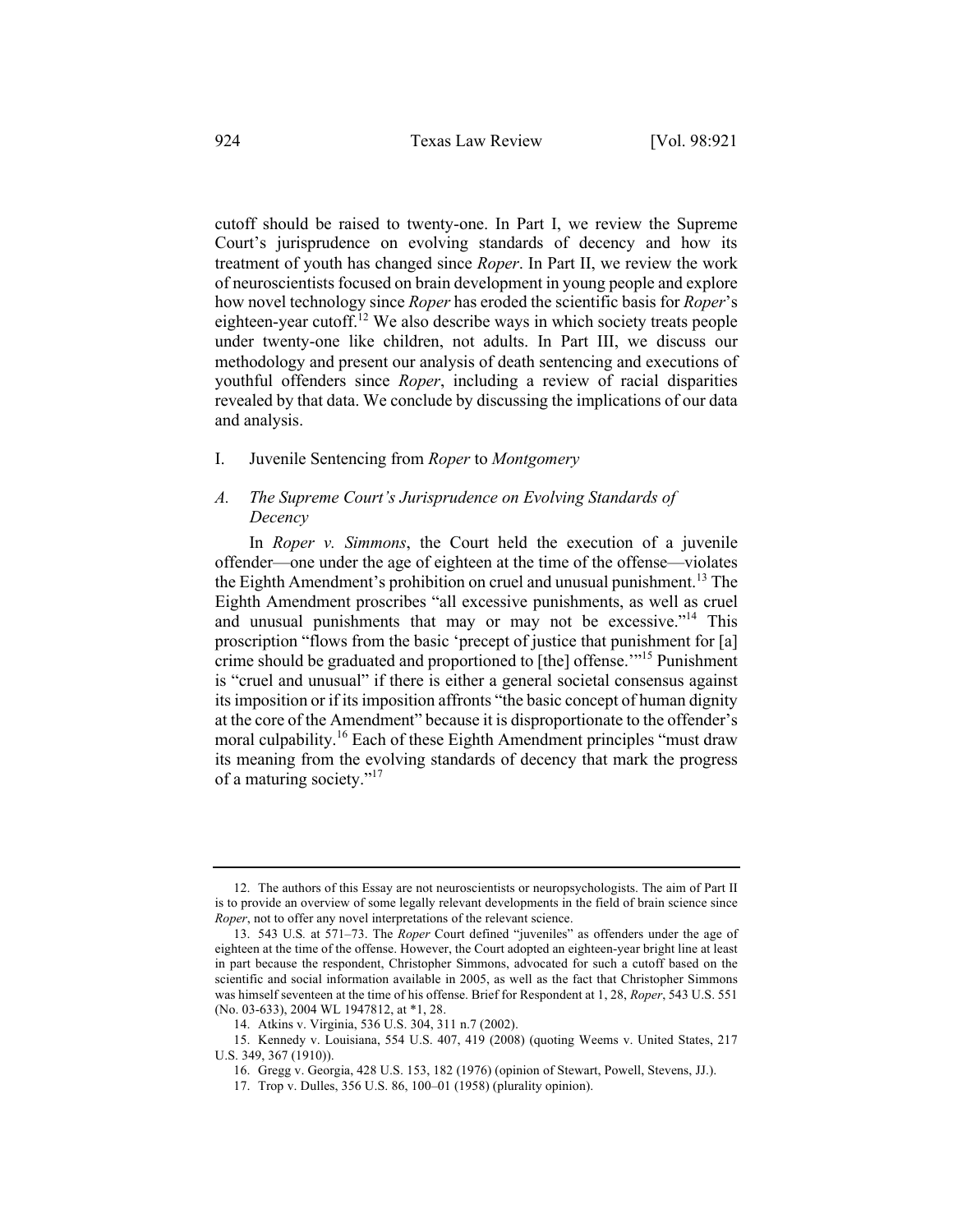"[T]he standard of extreme cruelty . . . itself remains the same, but its applicability must change as the basic mores of society change."<sup>18</sup> "[E]volving standards of decency," in turn, are measured by reference to whether a "national consensus" supports a categorical prohibition on a given punishment.19 To ascertain whether or not such a consensus exists, the Court considers "objective indicia of society's standards, as expressed in legislative enactments and state practice with respect to executions."<sup>20</sup> Although legislative enactments constitute the "clearest and most reliable objective evidence of contemporary values,"<sup>21</sup> "[a]ctual sentencing practices are [also] an important part of the Court's inquiry into consensus."<sup>22</sup> Specifically, the Court has explained that "[i]t is not so much the number" of states that technically authorize a sentence that is significant, "but the consistency of the direction of change" relative to that sentence.<sup>23</sup>

When the Court identifies a national consensus, it then exercises its independent judgment to decide whether there is reason to disagree with (or accept) the national consensus.<sup>24</sup> "The penological justifications for the sentencing practice are ... relevant to [this] analysis" because although "[c]riminal punishment can have different goals, and choosing among them is within a legislature's discretion[,] . . . [a] sentence lacking any legitimate penological justification is by its nature disproportionate to the offense."25 The Court has identified four valid penological justifications for punishment: retribution, deterrence, incapacitation, and rehabilitation.<sup>26</sup> In the capital context, however, only two of those justifications are relevant—"general deterrence and retribution."<sup>27</sup> If a capital sentence does not serve those objectives with respect to a class of offenders, the sentence is categorically disproportionate. Additionally, when the Court evaluates the justifications for a capital sentence, it applies a special standard: "Because the death penalty is the most severe punishment, the Eighth Amendment applies to it

21. *Atkins*, 536 U.S. at 312 (quoting Penry v. Lynaugh, 492 U.S. 302, 331 (1989)).

<sup>18.</sup> *Kennedy*, 554 U.S. at 419 (quoting Furman v. Georgia, 408 U.S. 238, 382 (1972) (Burger, C.J., dissenting)).

<sup>19.</sup> *Atkins*, 536 U.S. at 312–14.

<sup>20.</sup> *Roper*, 543 U.S. at 563; *see also* Enmund v. Florida, 458 U.S. 782, 788 (1982) (looking to "historical development of the punishment at issue, legislative judgments, international opinion, and the sentencing decisions juries have made"); Coker v. Georgia, 433 U.S. 584, 593–97 (1977) (plurality opinion) (considering the sentencing behavior of juries as well as legislative decisionmaking).

<sup>22.</sup> Graham v. Florida, 560 U.S. 48, 62 (2010).

<sup>23.</sup> *Atkins*, 536 U.S. at 315.

<sup>24.</sup> *Id.* at 321; MARC J. TASSÉ & JOHN H. BLUME, INTELLECTUAL DISABILITY AND THE DEATH PENALTY 41 (2018).

<sup>25.</sup> *Graham*, 560 U.S. at 71 (citations omitted).

<sup>26.</sup> *Id.* (citing Ewing v. California, 538 U.S. 11, 25 (2003) (plurality opinion)).

<sup>27.</sup> Gregg v. Georgia, 428 U.S. 153, 233 (1976) (Marshall, J., dissenting). Incapacitation is equally well served by a sentence of life without the possibility of parole, and rehabilitation is not a possibility for a dead person.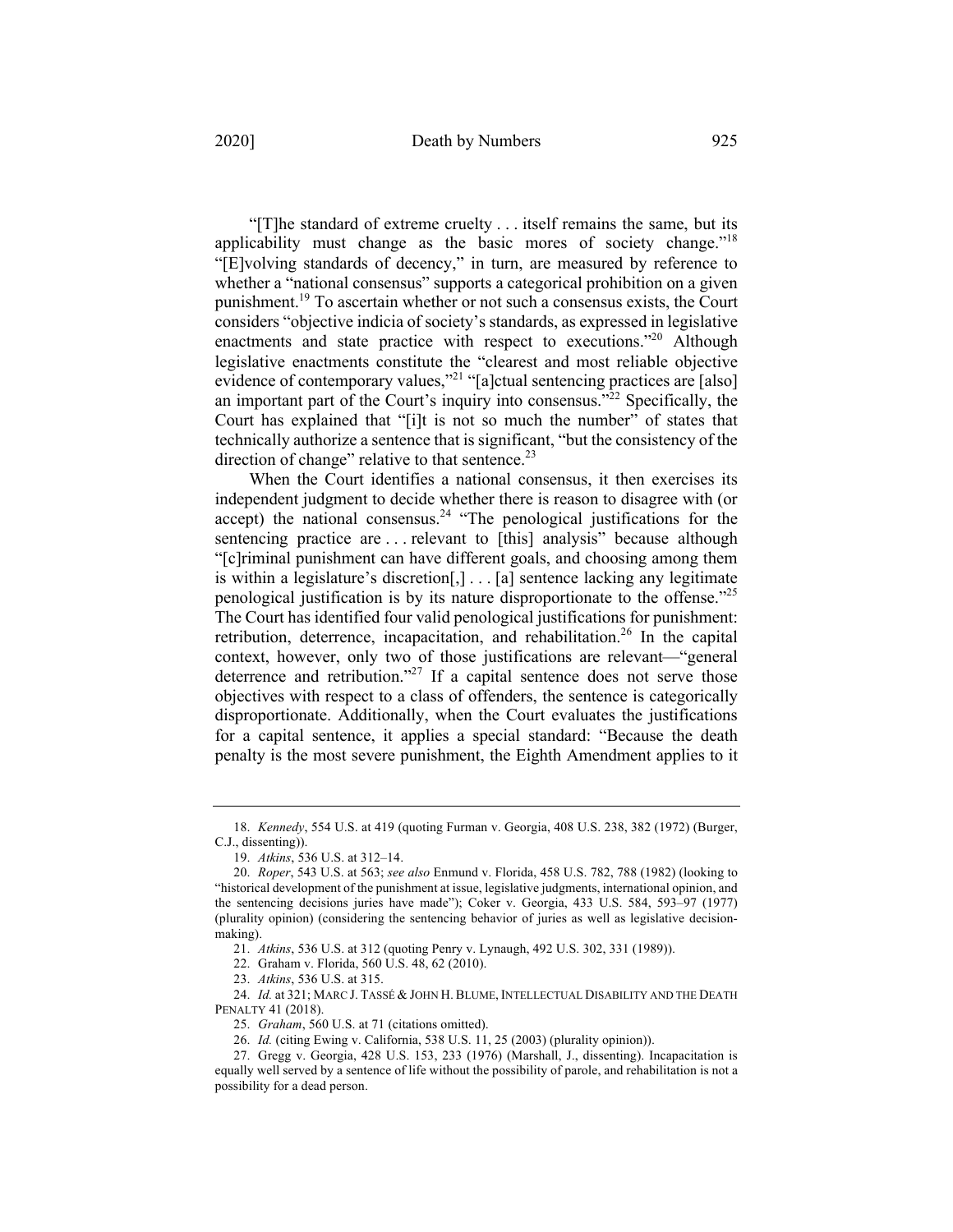with special force."<sup>28</sup> Thus, a sentence of death violates the Eighth Amendment if the sentencer's discretion is insufficiently channeled.<sup>29</sup> Over the last two decades, the Supreme Court has applied these principles to gradually restrict the classes of defendants who may be exposed to the possibility of capital punishment.30

# *B. Evolving Standards of Decency and Juvenile Sentencing*

In 2005, overruling its previous decisions upholding the practice,  $31$  the *Roper* Court held that the execution of juvenile offenders violates the Eighth Amendment because the severity of the punishment is categorically disproportionate to the offender's diminished personal responsibility for the crime.<sup>32</sup> As it had done in prior evolving standards cases, the Court began by identifying a national consensus with reference to "objective indicia": "the rejection of the juvenile death penalty in the majority of States; the infrequency of its use even where it remains on the books; and the consistency in the trend toward abolition of the practice."33

Following its settled methodology, the Court then set about determining whether the national consensus comported with its own judgment about the

31. *See* Stanford v. Kentucky, 492 U.S. 361, 370–73 (1989) (concluding the Eighth and Fourteenth Amendments did not proscribe the execution of offenders over fifteen but under eighteen because twenty-two of thirty-seven death-penalty states permitted that penalty for sixteen-year-old offenders, and twenty-five permitted it for seventeen-year-olds, thereby indicating there was no national consensus); Thompson v. Oklahoma, 487 U.S. 815, 826–30, 838 (1988) (plurality opinion) (finding that national standards of decency did not permit the execution of any offender under age sixteen at the time of the crime).

32. *Roper*, 543 U.S. at 570–71.

33. *Id.* at 567. At the time that *Roper* was decided, eighteen states had expressly banned the execution of offenders under eighteen, and twelve states had abolished the death penalty entirely. *Id.* at 564. The Court counted those states as a group and concluded that "30 States prohibit the juvenile death penalty." *Id.*

<sup>28.</sup> Roper v. Simmons, 543 U.S. 551, 568 (2005).

<sup>29.</sup> Zant v. Stephens, 462 U.S. 862, 883, 907 (1983) (Marshall, J., dissenting).

<sup>30.</sup> For example, in *Coker v. Georgia*, the Court held that the death penalty is categorically "an excessive penalty for the rapist who, as such, does not take human life" and is therefore less culpable than a murderer. 433 U.S. 584, 598 (1977). Likewise, in *Enmund v. Florida*, the Court held that the death penalty is a categorically disproportionate punishment for individuals convicted of murder who did not directly participate in a killing because of their diminished culpability relative to that of the direct participants. 458 U.S. 782, 798 (1982). *But see* Tison v. Arizona, 481 U.S. 137, 158 (1987) (finding that the death penalty may be imposed for felony murder when the defendant's participation is major and the mental state is one of reckless indifference to the value of human life). More recently, the Court held in *Atkins v. Virginia* that a sentence of death is a categorically disproportionate punishment for offenders with intellectual disability because of their diminished culpability. 536 U.S. 304, 318, 320 (2002). In *Atkins*, the Court identified specific deficiencies shared by people with intellectual disability that reduce their culpability as a class, regardless of their crimes: "they have diminished capacities to understand and process information, to communicate, to abstract from mistakes and learn from experience, to engage in logical reasoning, to control impulses, and to understand the reactions of others"; "they often act on impulse rather than pursuant to a premeditated plan"; and "in group settings they are followers rather than leaders." *Id.* at 318.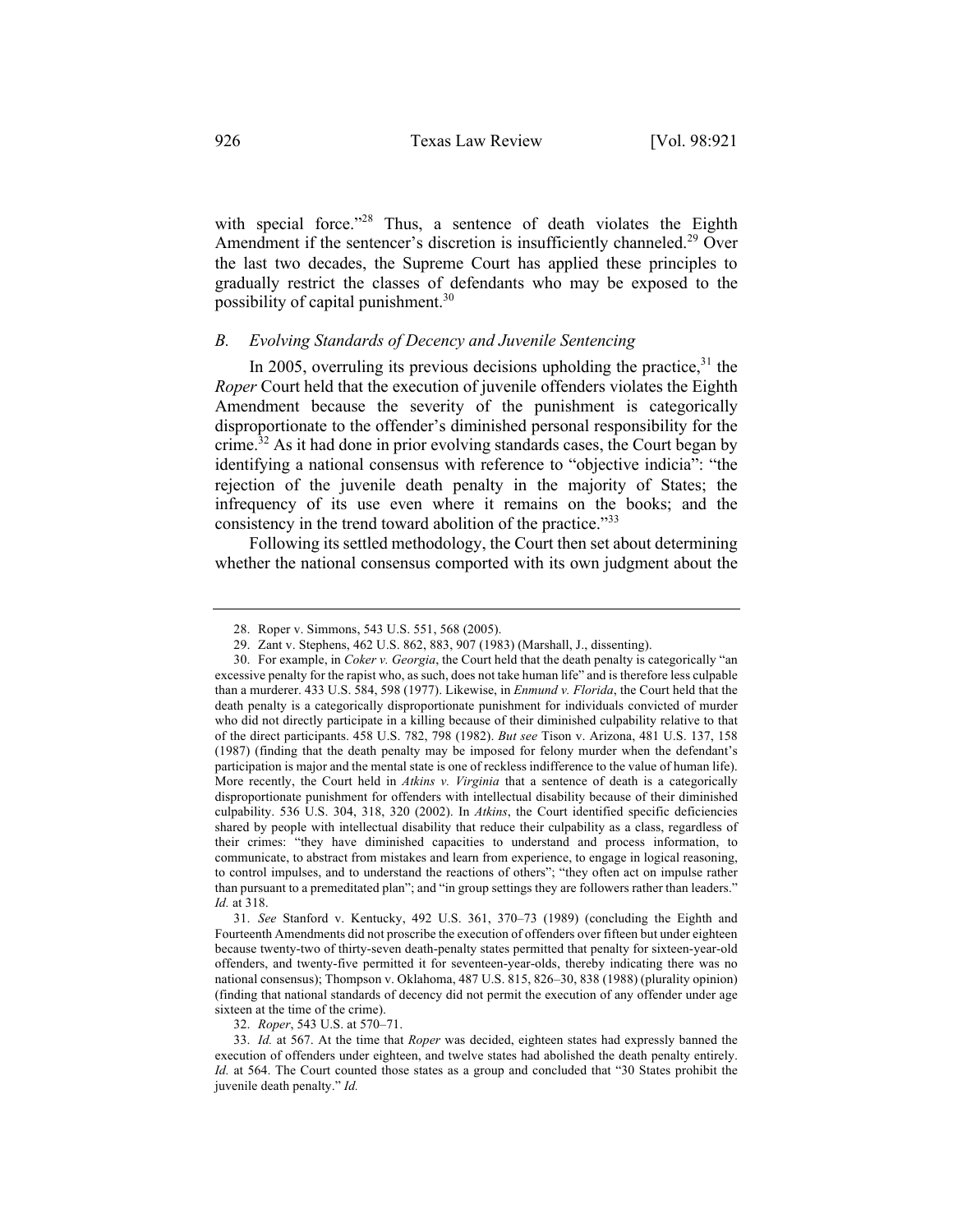proportionality of the death penalty for juveniles. It began by describing class-wide traits shared by people under the age of eighteen that diminish their culpability, regardless of the nature of their offense: (1) they have a "lack of maturity and an underdeveloped sense of responsibility" that "often result[s] in impetuous and ill-considered actions and decisions"; (2) they are "more vulnerable or susceptible to negative influences and outside pressures, including peer pressure"; and (3) their characters are "not as well formed" and their personalities are "more transitory, less fixed" than those of adults.<sup>34</sup> These traits of the young, the Court explained, "render suspect any conclusion that a juvenile falls among the worst offenders," and once their diminished culpability is recognized, "it is evident that the penological justifications for the death penalty apply to them with lesser force than to adults."35 As for the first penological objective of the death penalty, retribution, "the case for [it] is not as strong with a minor as with an adult" because "[r]etribution is not proportional if the law's most severe penalty is imposed on one whose culpability or blameworthiness is diminished, to a substantial degree, by reason of youth and immaturity."<sup>36</sup> And as for deterrence, "it is unclear whether the death penalty has a significant or even measurable deterrent effect on juveniles" because "[t]he likelihood that the teenage offender has made the kind of cost-benefit analysis that attaches any weight to the possibility of execution is so remote as to be virtually nonexistent."37

After *Roper*, the Court applied the "children are constitutionally different from adults" rationale to noncapital sentencing. First, in *Graham v. Florida*, <sup>38</sup> the Court barred sentences of life without parole for nonhomicide offenders who were under eighteen at the time of their crimes.<sup>39</sup> Two years later, the Court held in *Miller v. Alabama*<sup>40</sup> that the Eighth Amendment prohibits the mandatory imposition of life without the possibility of parole for juvenile offenders.41 Finally, in 2016, the Court held that *Miller* was a substantive rule of criminal procedure and that it therefore was entitled to retroactive application to cases that were final on direct review at the time *Miller* was decided.<sup>42</sup>

As it did in *Roper*, the Court in *Graham* and *Miller* found national consensuses against the punishments based on objective measures. The Court's focus, however, shifted from "widespread legislative authorization"

<sup>34.</sup> *Id.* at 569–70.

<sup>35.</sup> *Id.* at 570–71.

<sup>36.</sup> *Id.* at 571.

<sup>37.</sup> *Id.* at 571–72 (quoting Thompson v. Oklahoma, 487 U.S. 815, 837 (1988) (plurality opinion)).

<sup>38.</sup> 560 U.S. 48 (2010).

<sup>39.</sup> *Id.* at 71–72.

<sup>40.</sup> 567 U.S. 460 (2012).

<sup>41.</sup> *Id.* at 480.

<sup>42.</sup> Montgomery v. Louisiana, 136 S. Ct. 718, 732 (2016).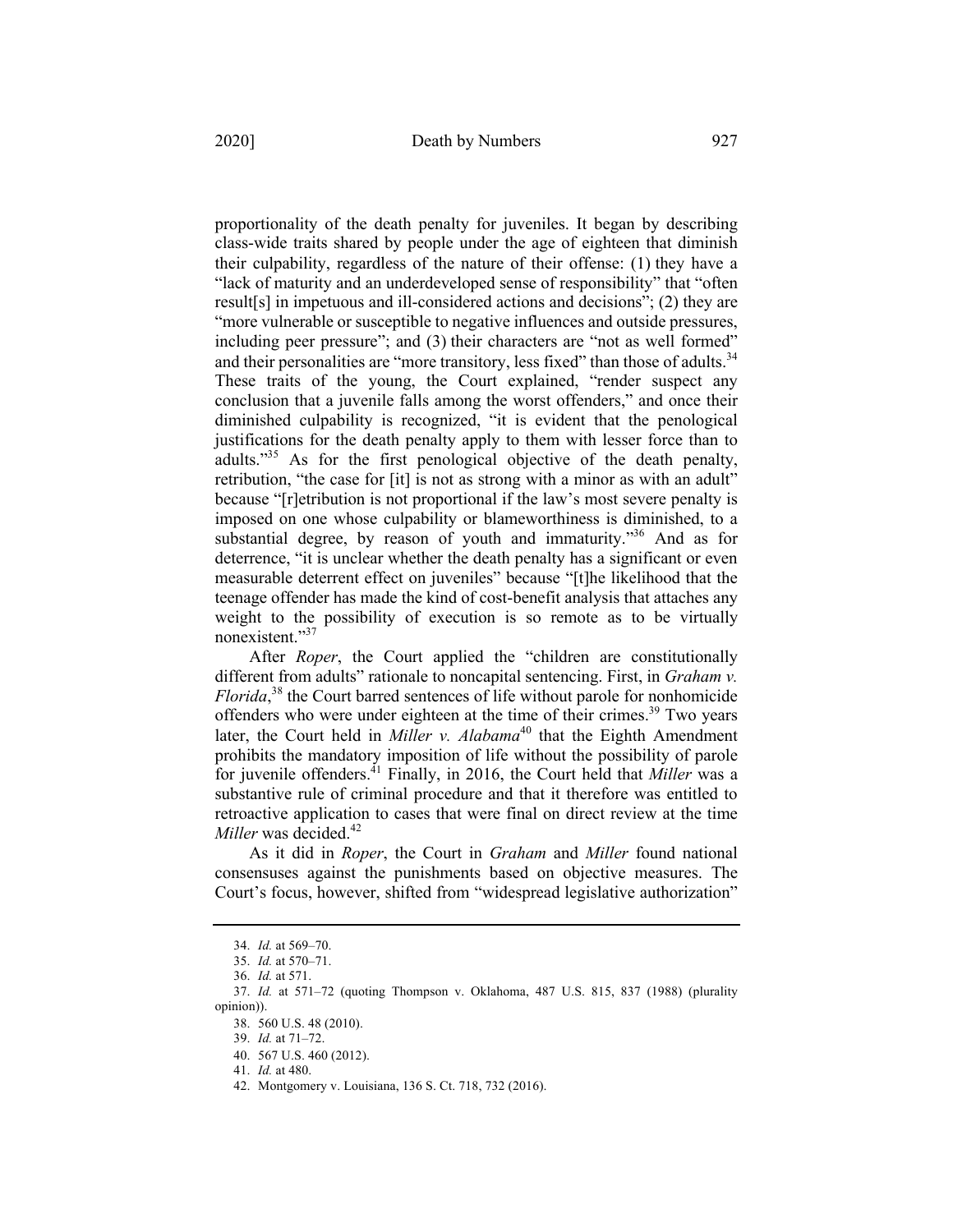to the infrequency with which states carried out the punishments at issue.<sup>43</sup> For example, in *Graham*, the Court's analysis depended on the fact that only 123 individuals were serving life-without-parole sentences for nonhomicide offenses they committed when they were under the age of eighteen.<sup>44</sup> The Court contextualized those numbers by comparing them to the much larger category of teenaged offenders who were arrested for nonhomicide crimes that might have exposed them to life without parole.<sup>45</sup> The Court concluded that, given the small number of juvenile nonhomicide offenders serving life without parole, "[t]he sentencing practice now under consideration is exceedingly rare. And 'it is fair to say that a national consensus has developed against it."<sup>146</sup>

Similarly, in *Miller,* the practice at issue—sentencing juvenile homicide offenders to mandatory life without parole—was not only authorized but required in twenty-nine states. $47$  The Court found a national consensus against the practice, despite the penalty's widespread availability, and reasoned the states that authorized the sentences did so by route of "inadvertent legislative outcomes."<sup>48</sup>

<sup>43.</sup> *See Miller*, 567 U.S. at 482–83 (rejecting the argument that the number of states with mandatory life-without-parole sentences should prevent holding such statutes unconstitutional); *Graham*, 560 U.S. at 62–63 (stating that "an examination of actual sentencing practices in jurisdictions where the sentence in question is permitted by statute discloses a consensus against its use"); Robert J. Smith et al., *The Way the Court Gauges Consensus (and How to Do It Better)*, 35 CARDOZO L. REV. 2397, 2451 (2014) (suggesting that because forty-three states have not sentenced anyone to death or else not executed anyone since 2004, "Americans have repudiated capital punishment"). In *Graham*, the Court began its analysis by noting that six jurisdictions at that time barred life sentences for people under eighteen and seven jurisdictions permitted life-without-parole sentences for people under eighteen, but only for homicide crimes. *Graham*, 560 U.S. at 62. The Court rejected the State's argument—that because only thirteen states explicitly banned the sentencing practice at issue, there was no national consensus—as "incomplete and unavailing" because "[a]ctual sentencing practices are an important part" of the inquiry. *Id.* Similarly, the *Miller* Court rejected the States' argument that because a majority of jurisdictions statutorily authorized life-without-parole sentences for juveniles, there could be no consensus against it. *Miller*, 567 U.S. at 482–83. In *Miller*, the Court concluded that "the States' argument on this score [was] *weaker* than the one we rejected in *Graham*" because the outcome was not based solely on consensus, but instead "flow[ed] straightforwardly from our precedents: specifically, the principle of *Roper*, *Graham*, and our individualized sentencing cases that youth matters for purposes of meting out the law's most serious punishments." *Id.*

<sup>44.</sup> *Graham*, 560 U.S. at 63–64.

<sup>45.</sup> *Id.* at 65–66.

<sup>46.</sup> *Id.* at 67 (quoting Atkins v. Virginia, 536 U.S. 304, 316 (2002)).

<sup>47.</sup> The legislative enactments providing for mandatory juvenile life without parole that were at issue in *Miller* were poor indicators "that many States actually 'intended to subject such offenders' to those sentences" because the mandatory nature of the sentencing schemes precluded juries and judges from providing evidence of actual sentencing practices. *Miller*, 567 U.S. at 485– 87 (quoting *Graham*, 560 U.S. at 67).

<sup>48.</sup> *Id.* at 486–87 (recognizing that "most States do not have separate penalty provisions" for juvenile homicide offenders charged as adults and, as a result "[o]f the 29 jurisdictions mandating life without parole for children, more than half do so by virtue of generally applicable penalty provisions, imposing the sentence without regard to age").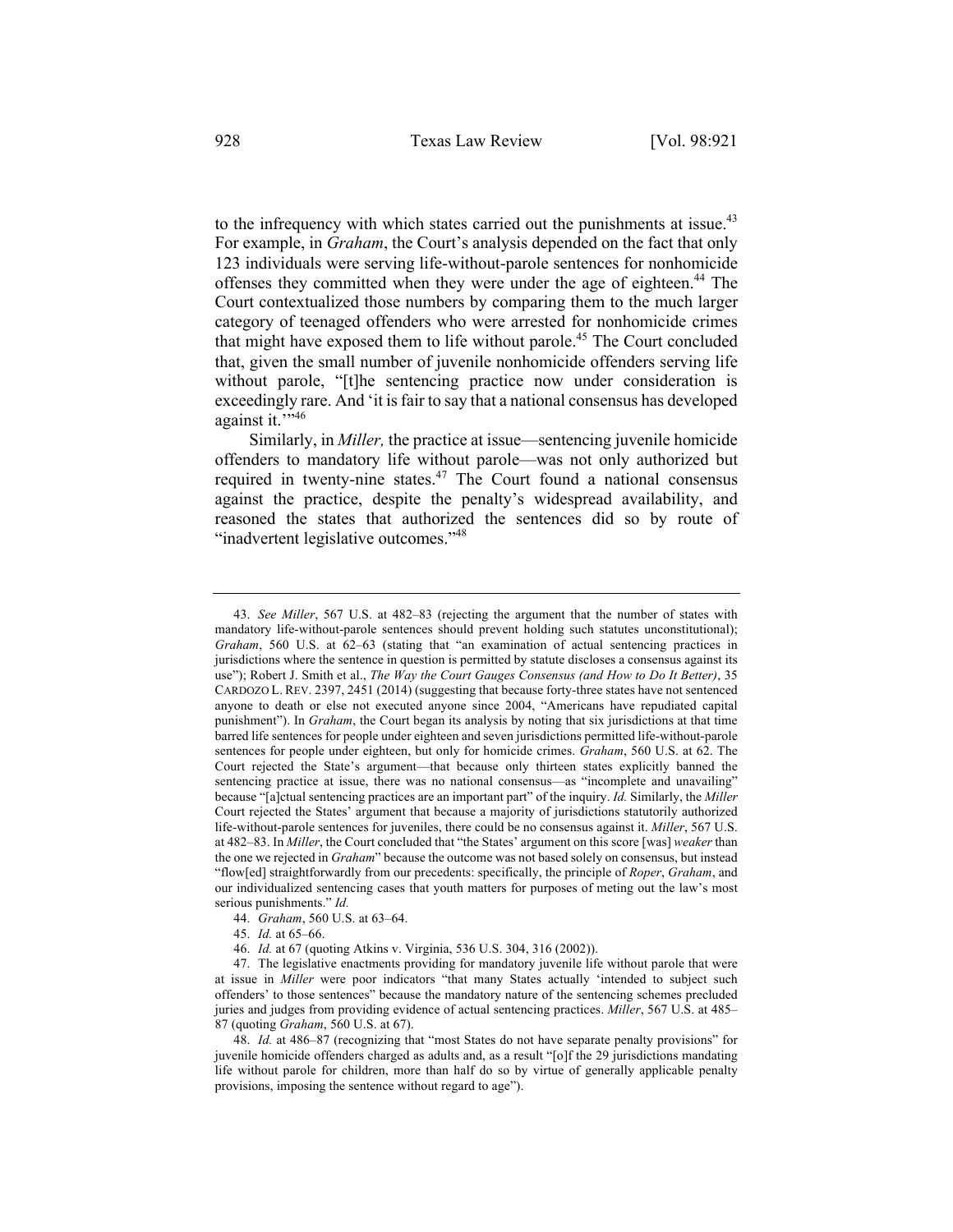The Court in *Roper*, *Graham*, *Miller*, and *Montgomery* also cited developments in neuroscience and social science that confirmed a commonsense observation: young people's brains are different from adults' brains in ways that make young people less morally responsible for their actions.<sup>49</sup> Given juveniles' diminished moral culpability, the punishments at issue lacked "any legitimate penological justification." $50$  The rationale that underpins the Court's judgment in all of these cases is that youth is uniquely mitigating: "'[J]ust as the chronological age of a minor is itself a relevant mitigating factor of great weight, so must the background and mental and emotional development of a youthful defendant be duly considered' in assessing his culpability."<sup>51</sup> Moreover, in reaching the conclusion that adolescents under eighteen may not be executed, the *Roper* Court acknowledged that "[t]he qualities that distinguish juveniles from adults do not disappear when an individual turns  $18.^{52}$  To the contrary, the Court concluded that "a line must be drawn," and based on the scientific and social information that was available in 2005 when the Court was considering *Roper*, it settled on eighteen as an appropriate place to draw the line.<sup>53</sup>

It is true, as the *Roper* Court acknowledged, that any bright-line rule is susceptible to criticism;<sup>54</sup> however, it is also true that when the Court has drawn bright lines that are later shown to lack social and scientific support, it has redrawn them. In *Roper*, the Court revisited its prior decisions because the scientific and societal bases upon which they were based could no longer support an age cutoff of sixteen.<sup>55</sup>

52. Roper v. Simmons, 543 U.S. 551, 574 (2005).

<sup>49.</sup> *See, e.g.*, *id.* at 471 ("Our decisions [in *Roper* and *Graham*] rested not only on common sense—on what 'any parent knows'—but on science and social science as well.").

<sup>50.</sup> *Graham*, 560 U.S. at 71.

<sup>51.</sup> *Miller*, 567 U.S. at 476 (alteration in original) (quoting Eddings v. Oklahoma, 455 U.S. 104, 116 (1982)).

<sup>53.</sup> *See id.* (drawing the line at eighteen because eighteen is the age "where society draws the line for many purposes between childhood and adulthood").

<sup>54.</sup> *Id.* The Court noted that "[t]he qualities that distinguish juveniles from adults do not disappear when an individual turns 18," but "some under 18 have already attained a level of maturity some adults will never reach." *Id.* Some of the criticisms against a bright-line rule based on age are laid out in Justice O'Connor's dissent in *Roper*: a bright-line rule "is premised on differences *in the aggregate* between juveniles and adults, which frequently do not hold true when comparing individuals"; "[c]hronological age is not an unfailing measure of psychological development, and common experience suggests that many 17-year-olds are more mature than the average young 'adult'"; and "the class of offenders exempted from capital punishment [under *Roper*] is too broad and too diverse to warrant a categorical prohibition," which makes the rule "indefensibly arbitrary" by "protect[ing] a number of offenders who are mature enough to deserve the death penalty and may well leave vulnerable many who are not." *Id.* at 601–02 (O'Connor, J., dissenting).

<sup>55.</sup> *See id.* at 574 (majority opinion) ("The logic of *Thompson* extends to those who are under 18.").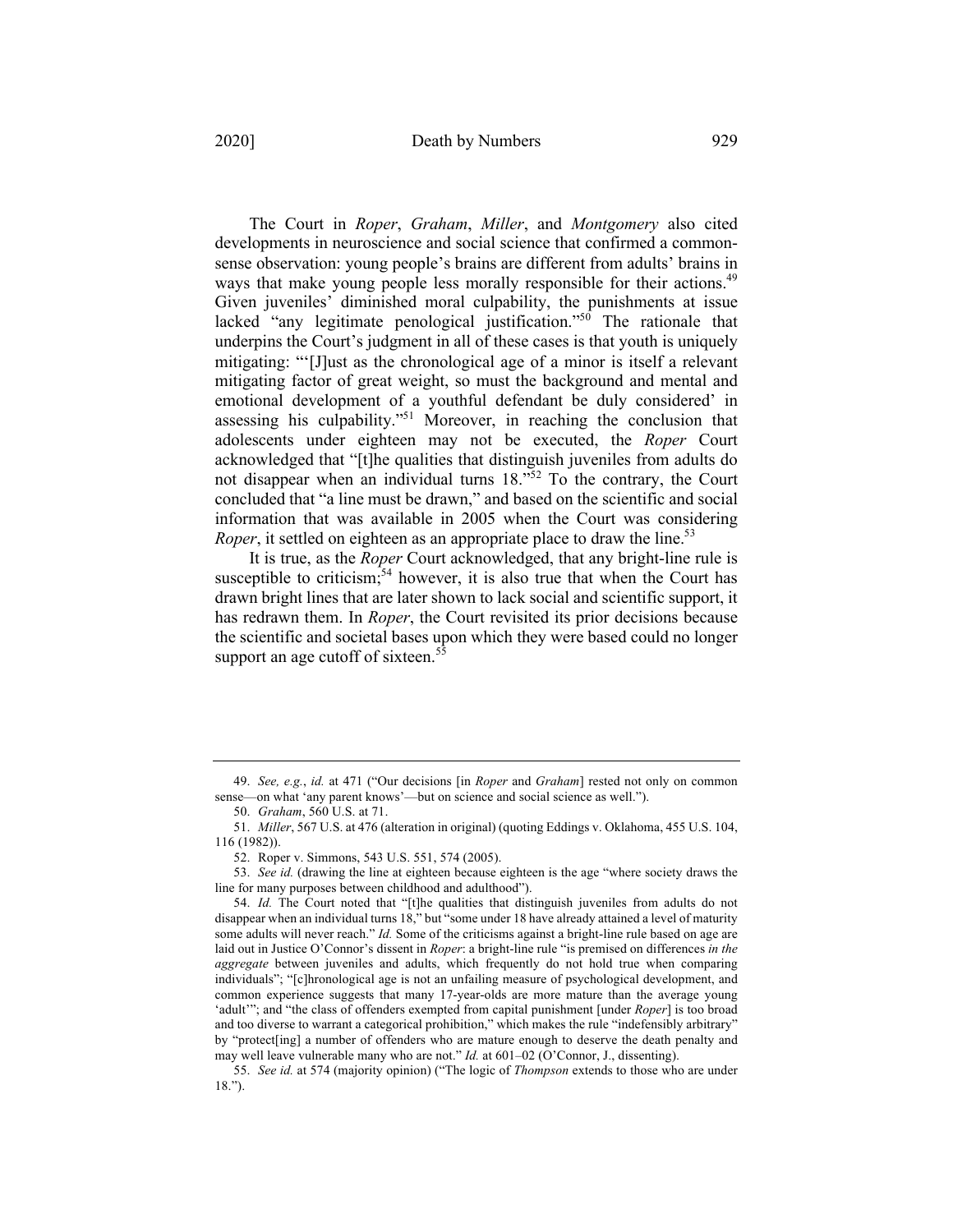## II. Social and Scientific Changes Since *Roper*

#### *A. Novel Research in Neuroscience and Brain Development*

In the years since *Roper*, developments in neuroscience have made clear that the line the Court chose in *Roper*—eighteen years—is too low.<sup>56</sup> Developments in neuroscience confirm that impulsivity, a tendency to engage in high-risk behavior, a strong susceptibility to peer pressure, and a high degree of personality plasticity characterize people under eighteen just as they characterized the juveniles described in *Miller*, *Graham*, and *Roper*. 57 These traits are the product of asynchronous neurological developments that are common to juveniles and people between eighteen and twenty-one: although the brain's reward centers are fully developed and primed for impulsive action,<sup>58</sup> the regions of the brain that regulate higher reasoning and

57. *Compare* Henin & Berman, *supra* note 56, at 264–65 (describing emerging adulthood as a developmental stage defined by high-risk behavior, vulnerability to peer pressure, impulsivity, deficits in self-regulation, and ongoing neurological growth), *with* Miller v. Alabama, 567 U.S. 460, 477 (2012) (describing the "hallmark features" of adolescence including "immaturity, impetuosity, and failure to appreciate risks and consequences").

58. The limbic system, which is responsible for emotion processing, social information processing, and reward appraisal, matures around the time of puberty. *E.g.*, STEINBERG, *supra* note 56, at 55–58; Daniel Romer et al., *Beyond Stereotypes of Adolescent Risk Taking: Placing the* 

<sup>56.</sup> *See* Elizabeth C. Victor & Ahmad R. Hariri, *A Neuroscience Perspective on Sexual Risk Behavior in Adolescence and Emerging Adulthood*, 28 DEV. & PSYCHOPATHOLOGY 471, 472 (2016) ("In the last decade, remarkable research has been conducted in the field of developmental neuroscience to provide a richer understanding of brain function and development during adolescence and emerging adulthood."). Emerging adulthood is loosely defined as the period from late adolescence to the mid- or late-twenties. *E.g.*, Aude Henin & Noah Berman, *The Promise and Peril of Emerging Adulthood: Introduction to the Special Issue*, 23 COGNITIVE & BEHAV. PRAC. 263, 263 (2016); *see also* LAURENCE STEINBERG, ADOLESCENCE 3–4 (11th ed. 2017) (defining adolescence as beginning with puberty and ending when individuals make the transition into adult roles, roughly from ages ten until the early twenties).

Some of the many novel developments in neuroscience in the past decade include: (1) functional magnetic resonance imaging (fMRI) studies have become ubiquitous in the field of neuroscience, and the tools used in conducting fMRI research have become significantly more sophisticated, *see*  Kerri Smith, *fMRI 2.0: Functional Magnetic Resonance Imaging Is Growing from Showy Adolescence into a Workhorse of Brain Imaging*, 484 NATURE 24, 25 (2012) (observing that "fMRI has been applied to almost every aspect of brain science" and that "[i]n 2010, neuroscientists used fMRI in more than 1,500 published articles"); (2) diffusion tensor imaging (DTI), a form of MRI, has obtained more widespread clinical use and now allows neuroscientists to study white matter integrity in real time with a heightened degree of sensitivity, thereby giving scientists and clinicians access to more detailed information about how the brain develops, *see* Megan K. Horton et al., *Neuroimaging Is a Novel Tool to Understand the Impact of Environmental Chemicals on Neurodevelopment*, 26 CURRENT OPINIONS PEDIATRICS 230, 231–32 (2014) (describing DTI and other "[r]ecent advances in neuroimaging techniques" that have "opened unprecedented access to study the developing human brain"); and (3) tools, such as resting-state functional connectivity magnetic resonance imaging (RS-fcMRI), that allow neuroscientists to identify specific regions of the brain that control brain development, *see* Benjamin J. Shannon et al., *Premotor Functional Connectivity Predicts Impulsivity in Juvenile Offenders*, 108 PROC. NAT'L ACAD. SCI. U.S. 11241, 11241 (2011) (describing RS-fcMRI studies as "rapidly emerging as a major theme of human imaging research" and applying that tool to study how young people's brains develop).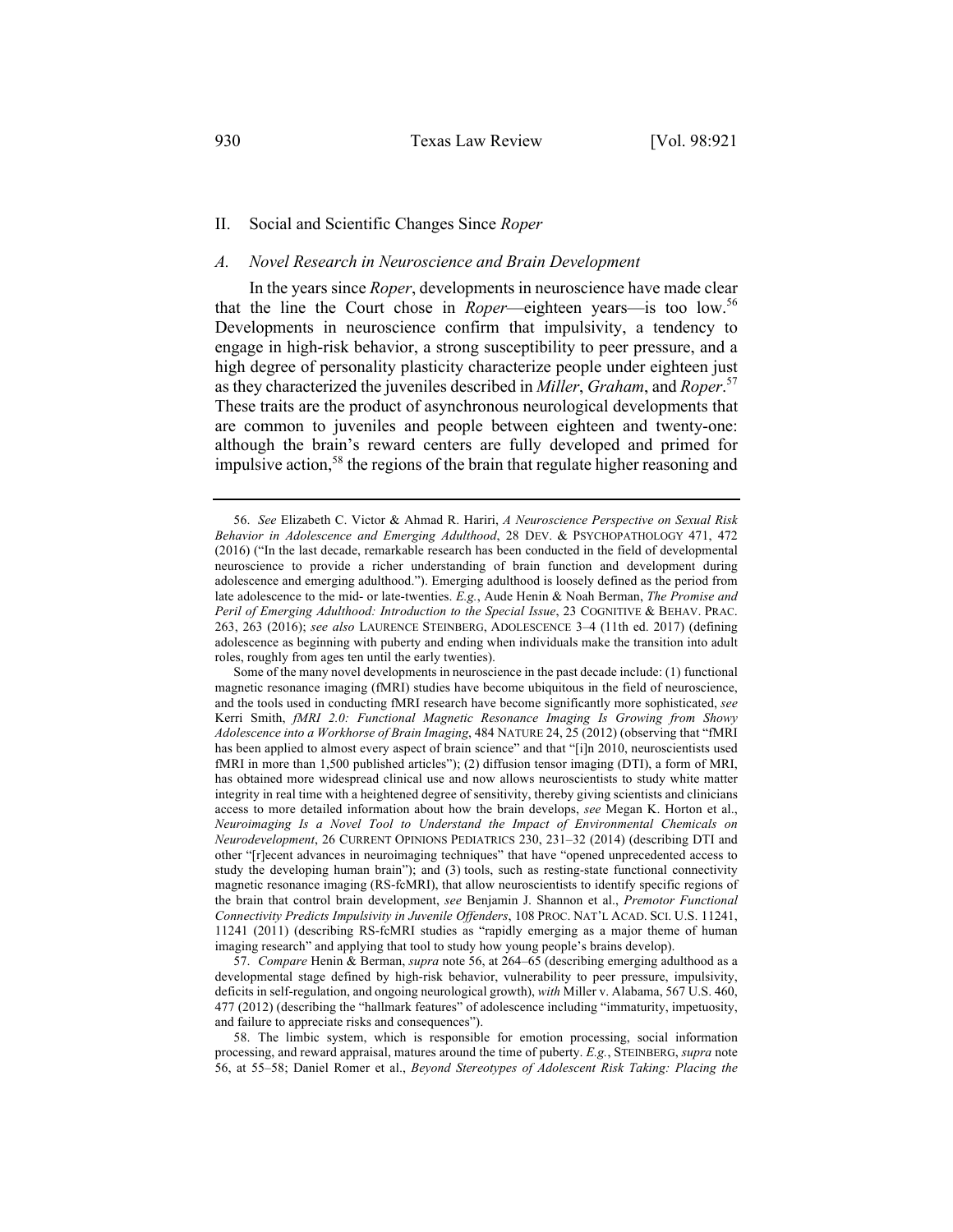emotional control remain immature.<sup>59</sup> Put another way, the brains of people under twenty-one, unlike adults' brains but like teenagers' brains, are capable of triggering adult emotions but are not capable of managing or processing those emotions.

During the late teens and early twenties, a young person's brain is undergoing rapid changes in the areas of the brain most closely connected to impulsivity and decision-making.<sup>60</sup> Specifically, recent neuroimaging studies show that the volume of white matter in the brain is relatively stable until around age twenty-one, when it begins to increase dramatically.<sup>61</sup> That is important because white matter fibers transmit information between neurons, allowing different regions of the brain to communicate with each other.<sup>62</sup> This means that the brains of people under twenty-one are poorly

61. Westlye et al., *supra* note 60, at 2062.

62. *See* Susumu Mori et al., 1 MRI ATLAS OF HUMAN WHITE MATTER (2005) (presenting an atlas of the human brain based on T 1-weighted imaging and diffusion tensor imaging); Quan Wen & Dmitri B. Chklovskii, *Segregation of the Brain into Gray and White Matter: A Design Minimizing Conduction Delays*, 1 PLOS COMPUTATIONAL BIOLOGY 617, 617 (2005) (discussing the role of white matter in information transmission).

*Adolescent Brain in Developmental Context*, 27 DEVELOPMENTAL COGNITIVE NEUROSCIENCE 19, 19–21 (2017). Changes in the limbic system during adolescence are associated with adolescents becoming more emotional, more sensitive to stress, more sensitive to rewards, and more likely to engage in sensation-seeking. STEINBERG, *supra* note 56, at 55–57.

<sup>59.</sup> The prefrontal cortex allows people to engage in sophisticated thinking like planning and weighing risks and rewards. Laurence Steinberg, *Adolescent Development and Juvenile Justice*, 5 ANN. REV. CLINICAL PSYCHOL. 459, 466 (2009). This region of the brain is last to mature and is not fully developed until the mid-twenties. STEINBERG, *supra* note 56, at 60; B.J. Casey et al., *The Adolescent Brain*, 28 DEVELOPMENTAL REV. 62, 66 (2008); Jay N. Giedd, *Structural Magnetic Resonance Imaging of the Adolescent Brain*, 1021 ANNALS N.Y. ACAD. SCI. 77, 83 (2004); Laurence Steinberg, *A Social Neuroscience Perspective on Adolescent Risk-Taking*, 28 DEVELOPMENTAL REV. 78, 94–95 (2008).

<sup>60.</sup> *See* Lars T. Westlye et al., *Life-Span Changes of the Human Brain White Matter: Diffusion Tensor Imaging (DTI) and Volumetry*, 20 CEREBRAL CORTEX 2055, 2062 (2010) (describing lifetime neurological development). The specific changes involve the development of "association cortices and the frontolimbic systems involved in executive, attention, reward, and social processes." Bradley Taber-Thomas & Koraly Perez-Edgar, *Emerging Adult Brain Development*, *in* THE OXFORD HANDBOOK OF EMERGING ADULTHOOD 126, 126–27 (Jeffrey Jensen Arnett ed., 2016). And those developments are "primarily expressed in axonal myelination and gray matter pruning, with a reduction in the cortical thickness and a simultaneous increase in white matter volume." Martina Knežević & Ksenija Marinković, *Neurodynamic Correlates of Response Inhibition from Emerging to Mid Adulthood*, 43 COGNITIVE DEV. 106, 107 (2017). These changes have practical effects that are borne out by laboratory studies. For example, fMRI studies of adults' brains show that when adults engage in response-inhibition trials—common laboratory tests designed to evaluate impulsivity—a handful of brain regions are activated. Adam R. Aron, *From Reactive to Proactive and Selective Control: Developing a Richer Model for Stopping Inappropriate Responses*, 69 BIOLOGICAL PSYCHIATRY e55, e60–63 (2011). When those same tests are given to young people in their late teens and early twenties, however, the same brain regions are not activated in the same way. Knežević & Marinković, *supra*, at 111–14. Rather, young adults in their late teens and early twenties—unlike their older adult counterparts—perform worse on laboratory impulsivity tests. *Id.* at 109–10, 114–15.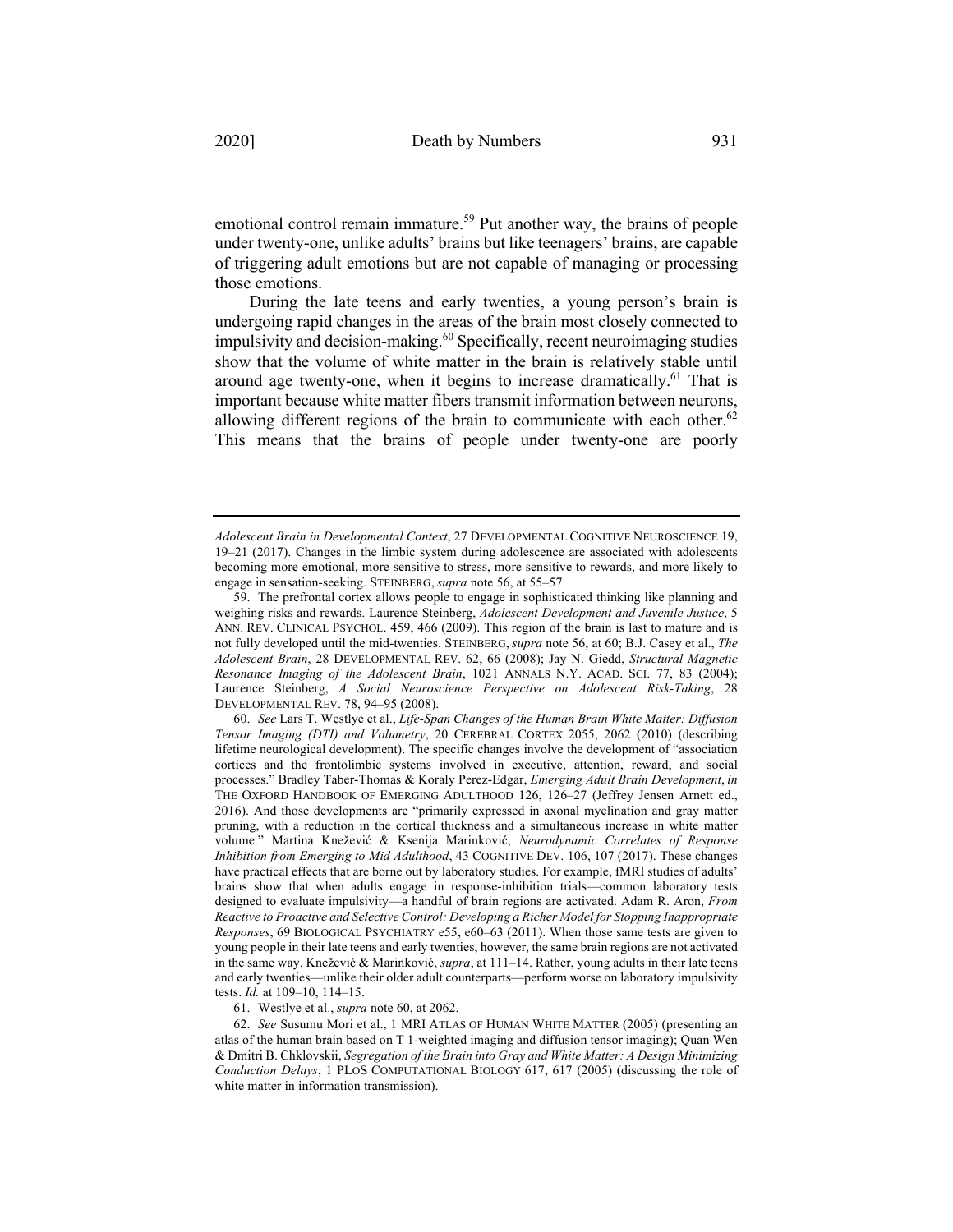integrated.<sup>63</sup> Additionally, increased white matter volume in the frontolimbic system—a part of the brain that is not fully developed until after age twentyone—enables individuals to modulate anxiety, deal with fear, and become socially adept.<sup>64</sup> Because of these developmental deficits, people under twenty-one have difficulty generating appropriate responses to fear, envisioning the future, and understanding consequences.<sup>65</sup>

The brains of people under twenty-one, like those of people under eighteen, also remain immature in three areas that support self-control and emotional regulation: the amygdala, the prefrontal cortex, and the ventral striatum.<sup>66</sup> For example, new neuroimaging studies reveal that the prefrontal cortex—an area of the brain associated with reasoning and higher function remains developmentally immature and underregulated until the midtwenties, while the brain's dopamine-producing reward centers are relatively overexpressed, making young adults "more vulnerable to impulsivity," less capable of emotional reasoning, and more likely to make "errors in selfregulation."<sup>67</sup> Similarly, fMRI studies indicate that the brains of people in their late teens and early twenties lack the structural development that is necessary for higher-level reasoning and emotional regulation.<sup>68</sup>

The differing timetables of brain development—increased rewardseeking, "which occurs early and is relatively abrupt," and "the increase in self-regulatory competence, which occurs gradually and is not complete until the mid-20s"—make the period from the late teens to the early twenties "a

<sup>63.</sup> Taber-Thomas & Perez-Edgar, *supra* note 60, at 9. In one study designed to test the realworld impacts of an underdeveloped frontolimbic system, researchers asked teenagers, emerging adults (defined in the study as people ages eighteen to twenty-one), and young adults in their midtwenties to exercise impulse control under emotionally neutral and emotionally arousing conditions. Alexandra O. Cohen et al., *When Is an Adolescent an Adult? Assessing Cognitive Control in Emotional and Nonemotional Contexts*, 27 PSYCHOL. SCI. 549 (2016). Although emerging adults performed similarly to young adults in response to emotionally neutral cues, that pattern flipped in response to threatening cues: emerging adults performed like teenagers and their brain activity looked like that of teenagers, not adults. *Id.* at 556–57.

<sup>64.</sup> *See* Joanna Jacobus et al., *White Matter Integrity, Substance Use, and Risk Taking in Adolescence*, 27 PSYCHOL. ADDICTION BEHAV. 431, 431–32 (2013) (noting that a neuroimaging study showed marked white matter development during late adolescence, an age range during which adolescents show "gradual improvements in executive functioning").

<sup>65.</sup> Taber-Thomas & Perez-Edgar, *supra* note 60, at 9.

<sup>66.</sup> B.J. Casey, *Beyond Simple Models of Self-Control to Circuit-Based Accounts of Adolescent Behavior*, 66 ANN. REV. PSYCHOL. 295, 300–01 (2015).

<sup>67.</sup> Henin & Berman, *supra* note 56, at 264–65; *see also* Casey et al., *supra* note 59, at 62–63 (describing increased adolescent sensation-seeking behavior); Elizabeth Cauffman, TEDx Address: Arrested Development: Adolescent Development and Juvenile Justice (July 18, 2016), https://www.youtube.com/watch?v=wUa0bIqZ0XU [https://perma.cc/LC2A-GNBW] (explaining the cognitive bases underlying why young people are driven to take risks without considering the consequences).

<sup>68.</sup> Nitin Gogtay et al., *Dynamic Mapping of Human Cortical Development During Childhood Through Early Adulthood*, 101 PROC. NAT'L ACAD. SCI. 8174, 8175–76 (2004) (stating that the loss of cortical gray matter in the prefrontal cortex and temporal lobe do not peak until the end of adolescence).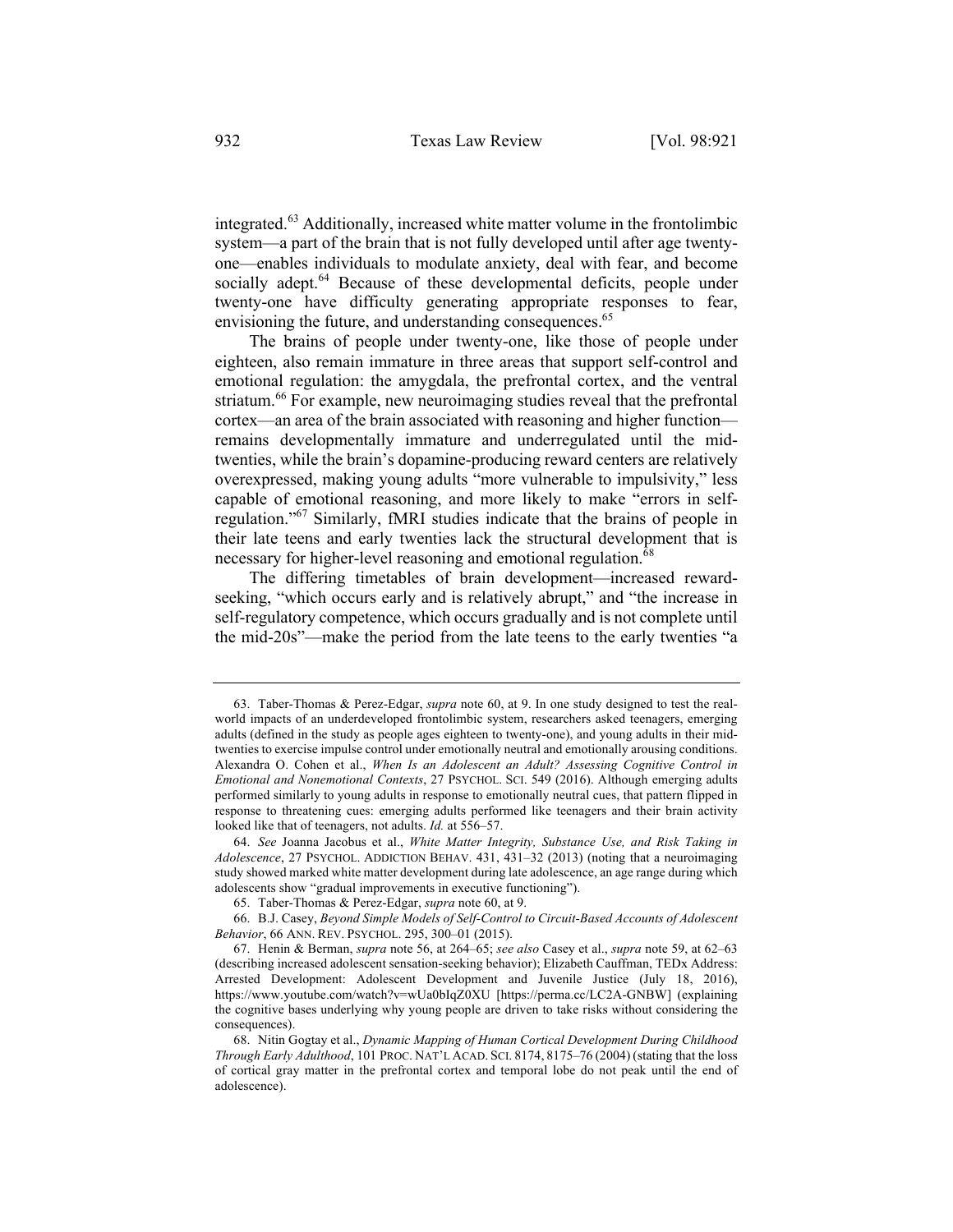time of heightened vulnerability to risky and reckless behavior."69 The heightened propensity for recklessness is borne out in an increased risk of negative outcomes for individuals under twenty-one. For example, the peak risk years for young men both committing and being a victim of homicide are nineteen and twenty, $\frac{70}{9}$  and people in their late teens and early twenties have higher rates of alcohol and illicit drug use, unplanned pregnancy, and sexually transmitted infections than any other age group.<sup>71</sup>

Researchers have proposed that this spike in risky behavior is a product of two defining, class-wide characteristics of people under twenty-one. On the one hand, their brains are physiologically like those of younger children, unable to fully regulate emotion or evaluate risk. On the other hand, they are experiencing rapid changes in social control, with the end of high school and the beginning of college or employment.<sup>72</sup> These neuropsychological and social developments are accompanied by meaningful personality changes. Specifically, recent studies show that people in their late teens and early twenties have a "sensitivity to environmental factors in terms of the stability of personality features during this phase" and a unique plasticity of character that fades as they reach their mid-twenties.<sup>73</sup> These factors also mean that people in their late teens and early twenties are uniquely susceptible to peer pressure.74

In short, people under twenty-one display the same traits that the Court identified in *Atkins*, *Roper*, and *Miller* as diminishing blameworthiness and undermining the case for retributive punishment: compared to adults, young people under twenty-one, like juveniles and people with intellectual disability, have diminished capacities "to abstract from mistakes and learn from experience, to engage in logical reasoning, to control impulses, and to

<sup>69.</sup> Steinberg, *supra* note 59, at 83; *see also* Renate L.E.P. Reniers et al., *Is It All in the Reward? Peers Influence Risk-Taking Behaviour in Young Adulthood*, 108 BRIT.J. PSYCHOL. 276, 277 (2017) ("[Although] [i]t is often overlooked . . . adolescents and young adults have been shown to be equally susceptible to taking risks . . . .").

<sup>70.</sup> Rolf Loeber & David P. Farrington, *Young Male Homicide Offenders and Victims: Current Knowledge, Beliefs, and Key Questions*¸ *in* YOUNG HOMICIDE OFFENDERS AND VICTIMS 1, 4 (Rolf Loeber & David P. Farrington eds., 2011).

<sup>71.</sup> Henin & Berman, *supra* note 56, at 264.

<sup>72.</sup> *See* STEINBERG, *supra* note 56, at 70 (discussing the increase in individual responsibility triggered by the change in social control that occurs during late adolescence); Taber-Thomas & Perez-Edgar, *supra* note 60, at 136.

<sup>73.</sup> Adriel Boals et al., *Adverse Events in Emerging Adulthood Are Associated with Increases in Neuroticism*, 83 J. PERSONALITY 202, 204 (2015).

<sup>74.</sup> Reniers et al., *supra* note 69, at 277–78. Studies show that risk-taking behavior is more frequent and more risky when a person in the eighteen-to-twenty-one age range is around peers or older adults, and multiple studies have concluded that the presence of peers or older adults heightens a young person's sensitivity to the potential brain-chemical reward value of risky decisions. *Id.* at 277. Again, underlying neurophysiological developments may help explain this: risky behavior in the company of peers is correlated with increased activation of reward-related brain regions like the ventral striatum and orbitofrontal cortex, regions that are relatively overdeveloped in people ages eighteen to twenty-one. *Id.*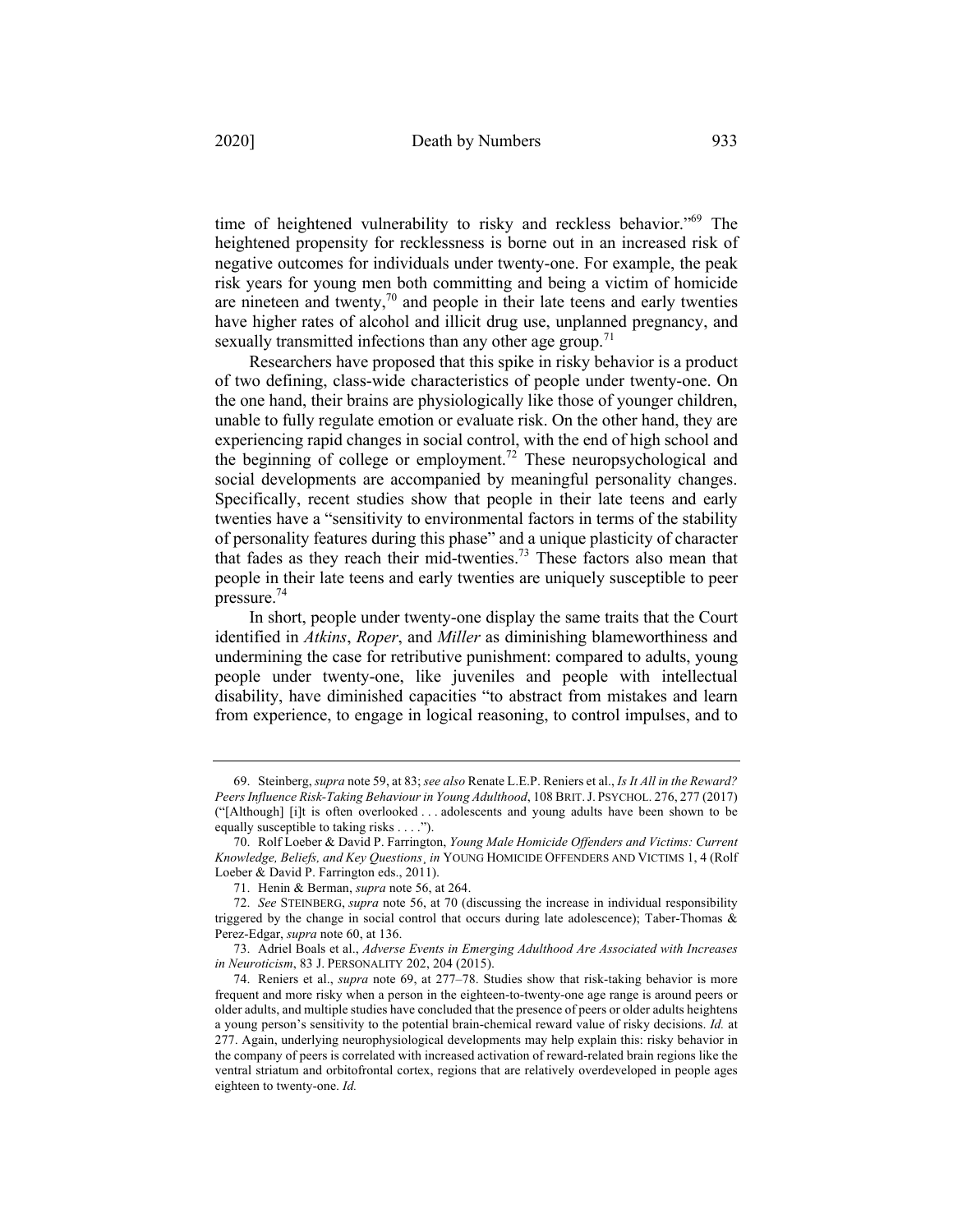understand the reactions of others."<sup>75</sup> They have a "lack of maturity and an underdeveloped sense of responsibility" that "often result[s] in impetuous and ill-considered actions and decisions"; they are "more vulnerable or susceptible to negative influences and outside pressures, including peer pressure"; and their characters are "not as well formed" and their personalities "more transitory, less fixed" than those of adults.<sup>76</sup>

These traits, in turn, "render suspect any conclusion that a [person under twenty-one] falls among the worst offenders."<sup>77</sup> As the Court has explained, unless the imposition of the death penalty on a particular class of offender measurably contributes to the penological justifications for capital punishment—retribution and deterrence—"it 'is nothing more than the purposeless and needless imposition of pain and suffering,' and hence an unconstitutional punishment."<sup>78</sup> Executing youthful offenders serves neither goal.

Retribution is "the oldest theory of punishment" and "is imposed by society on criminals in order to obtain revenge."<sup>79</sup> In the context of capital punishment, retribution is a valid justification only for "a narrow category of the most serious crimes" committed by the most culpable offenders.<sup>80</sup> Thus, once we recognize that youthful offenders have a diminished culpability because their brains are not fully developed, "it is evident that the penological justifications for the death penalty apply to them with lesser force than to adults."<sup>81</sup>

Regarding deterrence—"the interest in preventing capital crimes by prospective offenders"—the *Atkins* Court observed that "it seems likely that 'capital punishment can serve as a deterrent only when a murder is the result of premeditation and deliberation.'"82 As described above, new scientific research shows that people ages eighteen to twenty-one, like people under eighteen, are prone to act on impulse rather than premeditation. Thus, the likelihood that a person under twenty-one "has made the kind of cost-benefit analysis that attaches any weight to the possibility of execution is so remote as to be virtually nonexistent."83

In sum, post-*Roper* scientific research confirms the common-sense notion that people under twenty-one are less morally culpable than their adult counterparts because their brains are physiologically immature at least until

<sup>75.</sup> Atkins v. Virginia, 536 U.S. 304, 318 (2002).

<sup>76.</sup> Roper v. Simmons, 543 U.S. 551, 569–70 (2005) (quoting Johnson v. Texas, 509 U.S. 350, 367 (1993)).

<sup>77.</sup> *Id.* at 570.

<sup>78.</sup> *Atkins*, 536 U.S. at 319 (quoting Enmund v. Florida, 458 U.S. 782, 798 (1982)).

<sup>79.</sup> 1 WAYNE R. LAFAVE, SUBSTANTIVE CRIMINAL LAW § 1.5(a)(6) (3d ed. 2018).

<sup>80.</sup> *Atkins*, 536 U.S. at 319.

<sup>81.</sup> *Roper*, 543 U.S. at 571.

<sup>82.</sup> *Atkins*, 536 U.S. at 319 (quoting *Enmund*, 458 U.S. at 799).

<sup>83.</sup> *Roper*, 543 U.S. at 572 (quoting Thompson v. Oklahoma, 487 U.S. 815, 837 (1988) (plurality opinion)).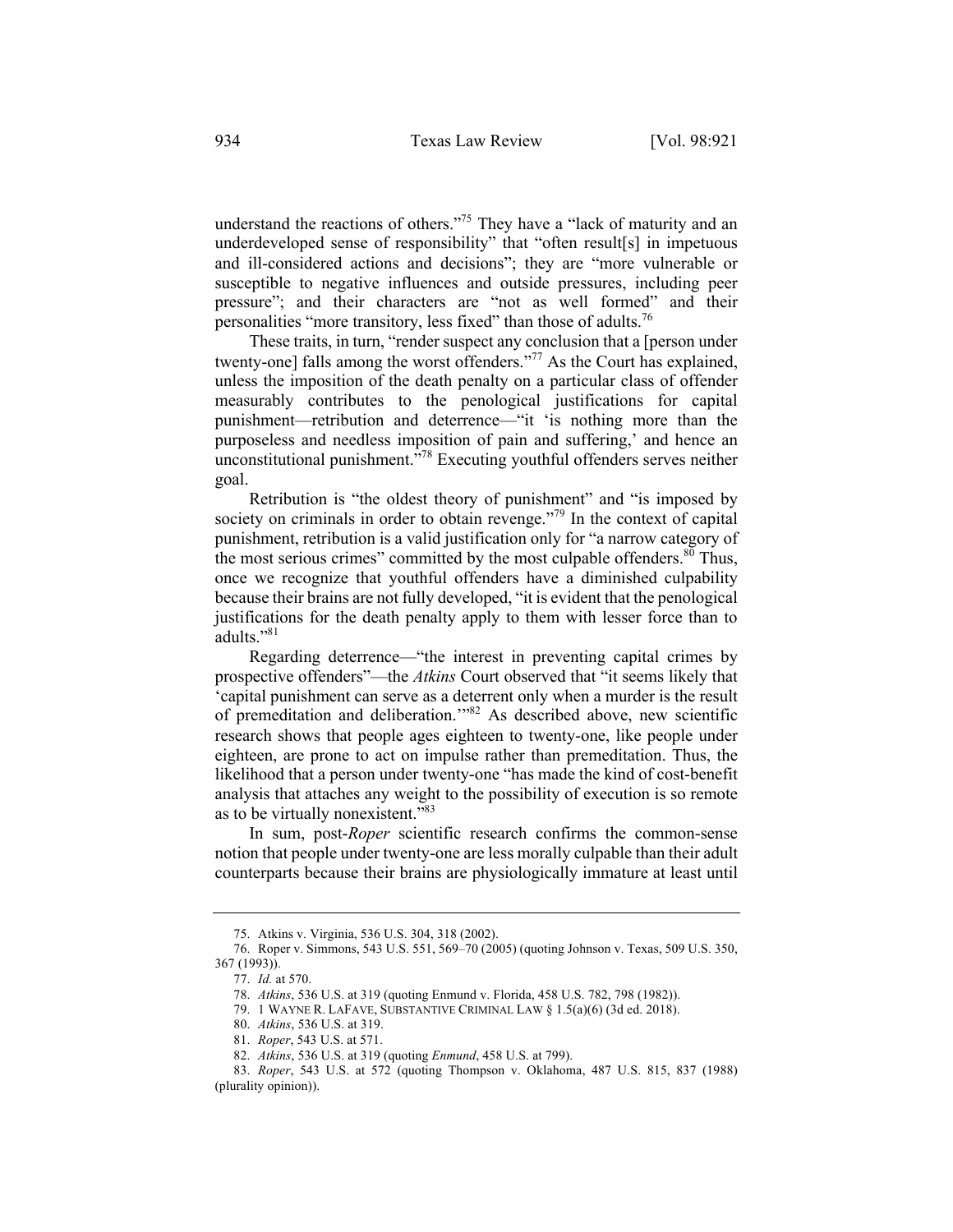the age of twenty-one. Their reduced culpability removes them, as a class, from the group of defendants that can reliably be considered the worst of the worst.

# *B. Society's Treatment of People Under Twenty-One*

Society treats people under twenty-one more like teenagers than adults, acknowledging—at least tacitly—the fact that brain development is not complete by the age of eighteen. In *Roper*, the Court looked to age restrictions in various state laws unrelated to capital sentencing and concluded that states' prohibitions on "voting, serving on juries, or marrying without parental consent" were indications that states recognized "the comparative immaturity and irresponsibility of juveniles."84 Those same kinds of restrictions exist for people under the age of twenty-one.<sup>85</sup> Significantly, many of the restrictions on people under twenty-one have been adopted in the wake of *Roper*, as society's perceptions of youth have evolved.

For example, all fifty states and the District of Columbia impose a minimum-age restriction of twenty-one years for the consumption, purchase, or possession of alcohol, while many impose a similar restriction for recreational marijuana.<sup>86</sup> Over 530 cities and counties in thirty-one states now prohibit the sale of tobacco to people under twenty-one, and in May 2019, Senators Mitch McConnell and Tim Kaine introduced a bipartisan bill that would federalize the prohibition on tobacco sales to people under twentyone. <sup>87</sup> Forty-one states impose a minimum age of twenty-one to obtain concealed-carry permits for firearms,<sup>88</sup> and federal law prohibits licensed gun dealers from selling handguns and ammunition to people under the age of twenty-one. <sup>89</sup> Federal immigration law permits a parent of a U.S. citizen to petition for an immigrant visa for any "unmarried children under the age of

<sup>84.</sup> *Id.* at 569.

<sup>85.</sup> It is also worth noting that there is a social and moral difference between affirmative rights to engage in adult conduct and the negative right not to be subjected to adult punishment. This is because, as one scholar has explained, "[u]nlike other laws that regulate behavior, criminal punishment involves finding people morally blameworthy," and the "defining characteristic" of criminal punishment is "state censure." Kelsey B. Shust, *Extending Sentencing Mitigation for Deserving Young Adults*, 104 J. CRIM. L. & CRIMINOLOGY 667, 690–91 (2014). Thus, not extending *Roper* to people over eighteen "overlook[s] the important and unique goals for imposing criminal punishment of treating equally culpable offenders equally and making individualized inquiries of culpability for society's harshest punishments." *Id.* at 691.

<sup>86.</sup> *Highlight on Underage Drinking*, NAT'L INST. ON ALCOHOL ABUSE & ALCOHOLISM, https://alcoholpolicy.niaaa.nih.gov/underage-drinking [https://perma.cc/V9D6-6B7P]; *State Medical Marijuana Laws*, NAT'L CONF. OF ST. LEGISLATURES (Oct. 16, 2019), http://www.ncsl .org/research/health/state-medical-marijuana-laws.aspx [https://perma.cc/D4KD-DDNW].

<sup>87.</sup> *State by State*, TOBACCO21.ORG, https://tobacco21.org/state-by-state/ [https://perma.cc/ 5DN8-C3UL]; Tobacco-Free Youth Act, S. 1541, 116th Cong. (2019).

<sup>88.</sup> Data set on file with authors.

<sup>89.</sup> 18 U.S.C. § 922(b)(1) (2012); 27 C.F.R. § 478.99(b) (2012).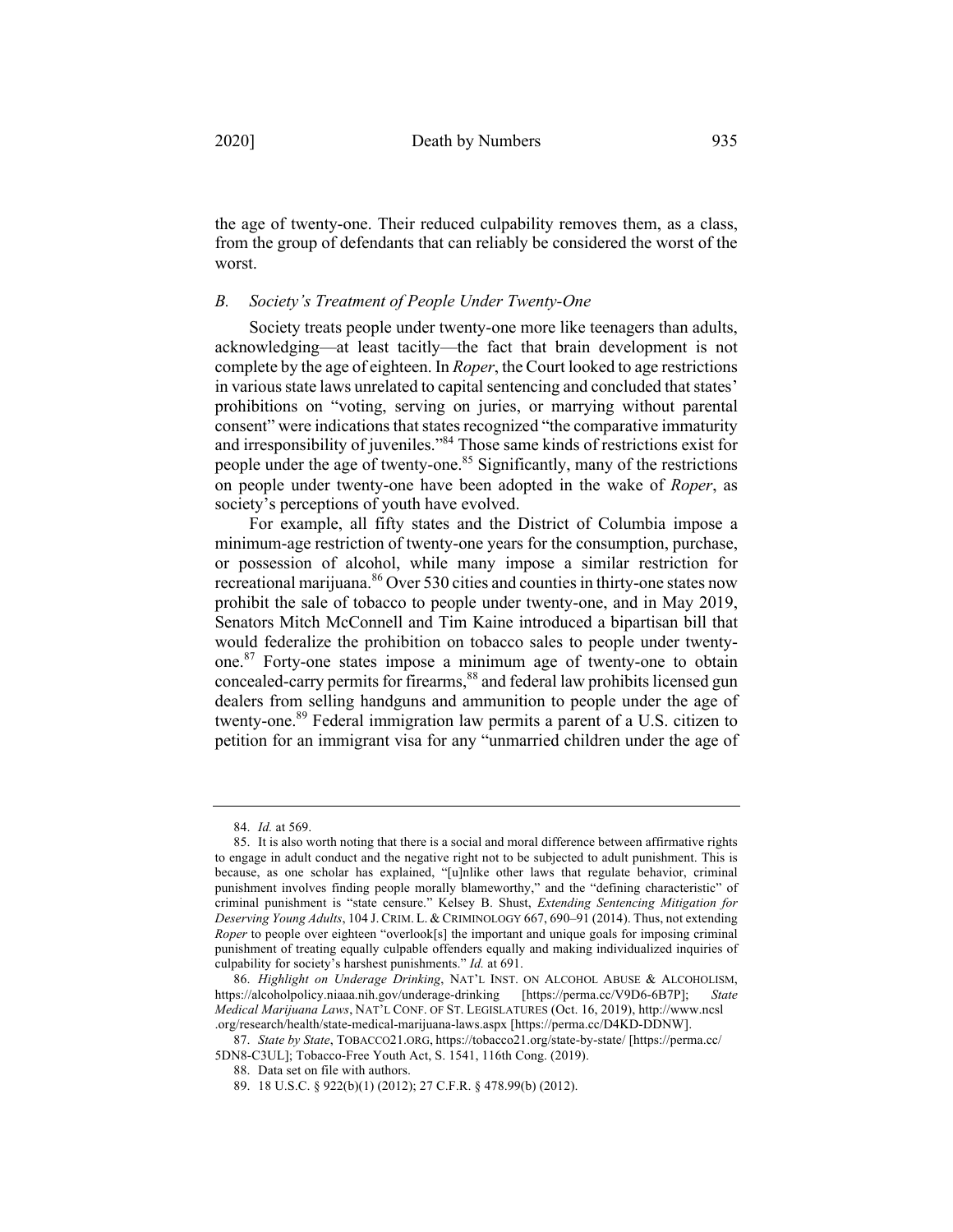twenty-one,"90 but a child can only petition for an immigrant visa for his or her parents if the child is at least twenty-one.<sup>91</sup>

Further recognizing brain development continues into the twenties, most rental car companies will not rent to drivers under the age of twenty-one and apply added fees for drivers under the age of twenty-five.<sup>92</sup> The Affordable Care Act authorizes children to stay on their parents' health insurance plans until age twenty-six. $93$  State and federal laws impose categorical age-ofcandidacy requirements for individuals seeking public office. For example, the U.S. Constitution prohibits individuals under the age of twenty-five from running for the House of Representatives,  $94$  and twenty-seven states prohibit individuals from running for lower-house office before the age of twentyone. 95

A 2014 report from the United States Department of Justice recommended that legislators raise the age for criminal court to at least twenty-one, in light of developmental neuroscience suggesting that "young adult offenders ages 18–24 are, in some ways, more similar to juveniles than to adults."96 Notably, these restrictions are all categorical: none of these laws permit a twenty-one-year-old to engage in the prohibited behavior if they can make an individualized showing of maturity. These laws provide further support for increasing the cutoff for execution to at least twenty-one years old.

#### III. Death Sentences and Executions of Youthful Offenders Since *Roper*

*Roper*'s evolving-standards analysis began with a count of states that abolished the death penalty for all offenders as a baseline measure against which the Court could compare juvenile offenders. $97$  Using that mode of constitutional analysis here, between 2005 and July 2019, the number of states with the death penalty decreased. Specifically, twenty-one states and the District of Columbia abolished the death penalty, nine more states than

<sup>90.</sup> 8 U.S.C. § 1151(b)(2)(A)(i) (2012).

<sup>91.</sup> *In re Hassan*, 16 I. & N. Dec. 16 (B.I.A. 1976).

<sup>92.</sup> *E.g.*, *Can You Rent a Car Under 25 in the US and Canada?*, ENTERPRISE.COM, https://www.enterprise.com/en/help/faqs/car-rental-under-25.html [https://perma.cc/35J5-Q83B]; *Renting a Car Under 25*, ALAMO.COM, https://www.alamo.com/en\_US/car-rental-faqs/agerequirements.html [https://perma.cc/YC8D-DTGY]. Only two states, Michigan and New York, require rental car companies to rent to drivers age eighteen and over. N.Y. GEN. BUS. LAW § 396 z(1)(a) (McKinney 2018); *Bickham v. Hertz Rent-a-Car*, MDCR No. 113521-PA32 (2000).

<sup>93.</sup> *See* CENTERS FOR MEDICARE & MEDICAID SERVS., *Adult Child Fact Sheet*, https://www.cms.gov/CCIIO/Resources/Files/adult\_child\_fact\_sheet [https://perma.cc/52ZB-LYJ8].

<sup>94.</sup> U.S. CONST. art. I, § 2, cl. 2.

<sup>95.</sup> Data set on file with authors.

<sup>96.</sup> PHIL BULMAN, NAT'L INST. OF JUSTICE, NCJ NO. 242653, YOUNG OFFENDERS: WHAT HAPPENS AND WHAT SHOULD HAPPEN 2 (2014).

<sup>97.</sup> Roper v. Simmons, 543 U.S. 551, 564–65 (2005).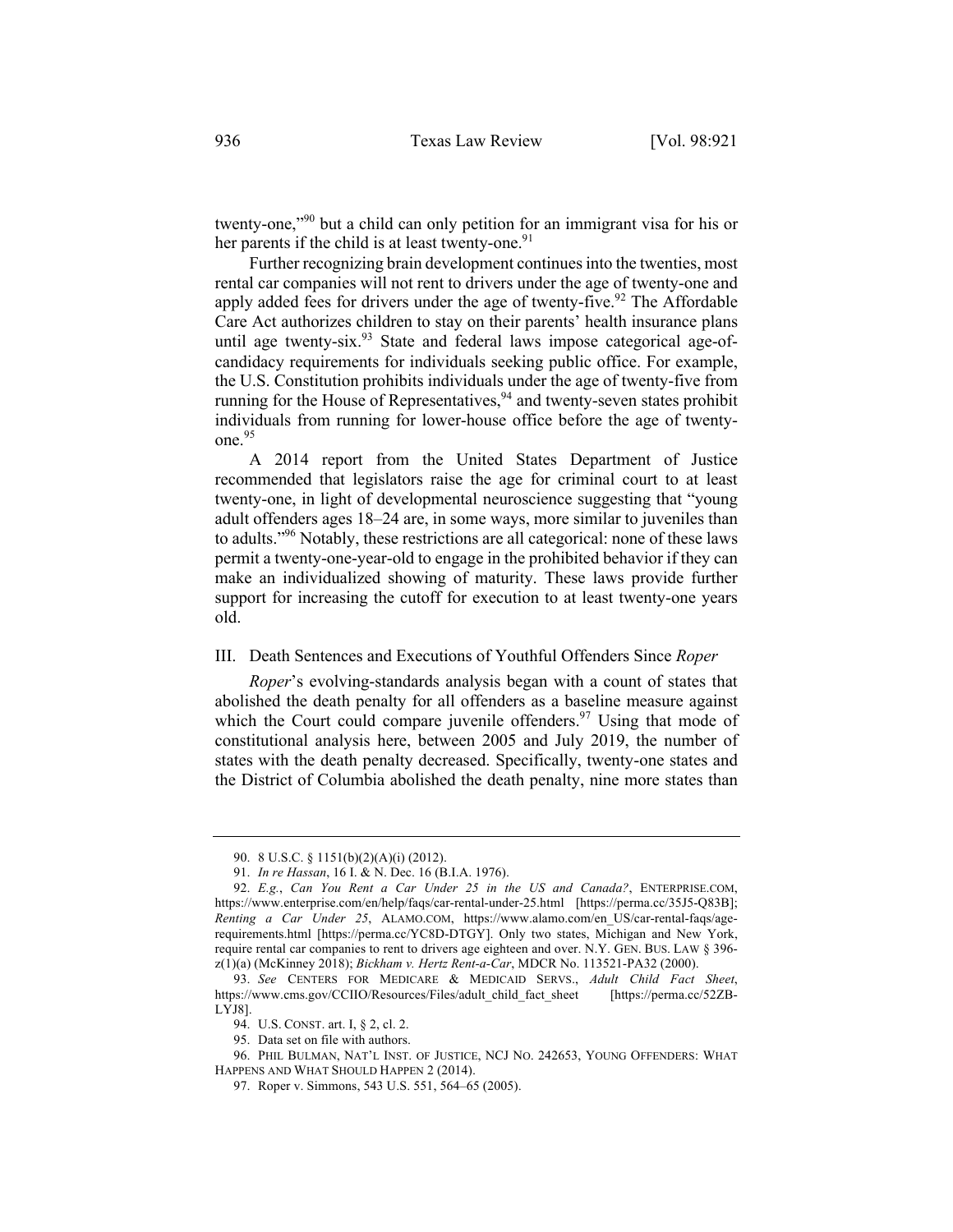when *Roper* was decided fourteen years earlier,<sup>98</sup> and the governors of four

additional states imposed moratoria on executions.<sup>99</sup> In twenty-five states, then, people under twenty-one are protected from execution. Even before taking account of actual sentencing practices, that number is greater than in *Graham* and in *Miller*, where the Court nevertheless found national consensuses.<sup>100</sup> Furthermore, the fact that a particular sentence is an available option is not reliable evidence against the existence of a consensus if the states that authorize the penalty never impose it. Those states "should not be treated as if they have expressed the view that the sentence is appropriate."101

When the Court identifies a national consensus, it does so based "not so much [on] the number of [the] States . . . , but the consistency of the direction of change."<sup>102</sup> Accordingly, "[a]ctual sentencing practices are an important part of the Court's inquiry into consensus."<sup>103</sup> Thus, in order to determine whether there is a national consensus against the execution of youthful offenders, our analysis began with trends in the number of states sentencing youthful offenders to death per year, the number of death sentences of youthful offenders per year, and the number of executions of youthful offenders per year.

This Essay focuses on two categories of data that the Court has deemed relevant in its capital evolving standards jurisprudence: sentencing decisions and actual executions. We considered executions because a decline in the

<sup>98.</sup> States that abolished the death penalty post-*Roper* (and did not bring it back) and the year of abolition are: New Jersey (2007); New York (2007); New Mexico (2009); Illinois (2011); Connecticut (2012); Maryland (2013); Delaware (2016); Washington (2018); and New Hampshire (2019). *State by State*, DEATH PENALTY INFO. CTR. (2019), https://deathpenaltyinfo.org/state-andfederal-info/state-by-state [https://perma.cc/W3HU-ZLNV]. Colorado's legislature approved a bill to abolish the death penalty prospectively in February 2020; the governor has announced his intention to sign the bill into law. Conn. SB19-182, 72nd Gen. Assemb. (Feb. 26, 2020); Alex Burness, *Death Penalty Repeal Passes Colorado General Assembly*, THE DENVER POST, Feb. 26, 2020, https://www.denverpost.com/2020/02/26/death-penalty-repeal-passes-colorado-legislature/ [https://perma.cc/696R-VQ4K].

<sup>99.</sup> *Statements of Governors Imposing Moratoria on Executions*, DEATH PENALTY INFO. CTR. (Mar. 13, 2019), https://deathpenaltyinfo.org/stories/statements-from-governors-imposingmoratoria-on-executions [https://perma.cc/R3YJ-WZN8]. In 2013, the governor of Colorado granted an indefinite stay of execution to the only one of the State's three death row inmates who was facing imminent execution. The governor of Pennsylvania imposed a moratorium on the death penalty in 2015. The governor of Oregon extended that State's moratorium in 2015. And in 2019, Governor Gavin Newsom imposed a moratorium on executions in California, the state with the largest death row in the country. *California Governor Announces Moratorium on Executions*, DEATH PENALTY INFO. CTR. (Mar. 13, 2019), https://deathpenaltyinfo.org/news/californiagovernor-announces-moratorium-on-executions [https://perma.cc/6Y9J-JCJ7].

<sup>100.</sup> *See* Miller v. Alabama, 567 U.S. 460, 482–83 (2012) (noting that twenty-eight states plus the District of Columbia required life without parole for some juvenile homicide offenders but nevertheless finding a consensus); Graham v. Florida, 560 U.S. 48, 62 (2010) (noting that thirtyseven states plus the District of Columbia permitted life-without-parole sentences for juvenile nonhomicide offenders but nevertheless finding a consensus).

<sup>101.</sup> *Graham*, 560 U.S. at 67.

<sup>102.</sup> *Atkins*, 536 U.S. at 315.

<sup>103.</sup> *Graham*, 560 U.S. at 62.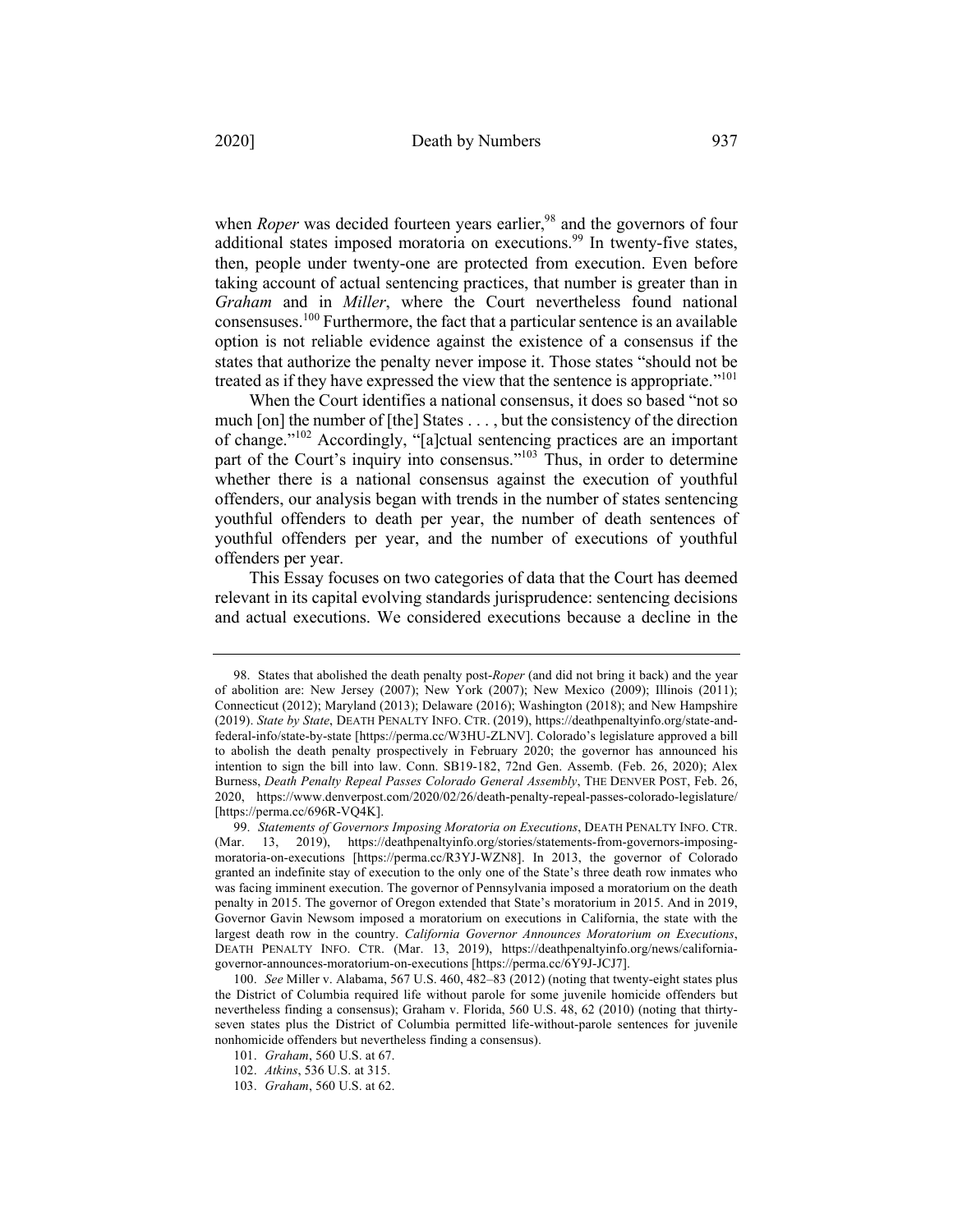number of actual executions of young offenders relative to the number of death sentences is an indication of the extent to which juries, state courts, and members of the executive branch are increasingly unwilling to see a death sentence imposed on a young offender.<sup>104</sup> However, the extensive delays between sentencing and execution mean that sentencing decisions since *Roper* (as opposed to executions over the same time frame) present a more accurate picture of society's view of the mitigating impact of youth. Additionally, based on prior research identifying racial disparities in sentencing juvenile and young defendants,<sup>105</sup> we also reviewed our data to determine whether there is evidence of racial disparity in the sentencing of youthful offenders.

#### *A. Methodology*

To determine sentencing and execution practices for offenders in the eighteen- to twenty-year-old range, we developed a database with every death sentence and execution across the country between 2005 and December 2018. Execution data for all of the relevant years, including the individual's name, race, and jurisdiction of execution, were available from the Death Penalty Information Center,<sup>106</sup> as were death sentencing data beginning in  $2012$ <sup>107</sup> Prior to 2012, we identified individuals sentenced to death by

<sup>104.</sup> When examining the executions, it is important to note the length of time between a death sentence and an execution. Across the country, there are significant lags from when a sentence of death is announced to when the sentence is carried out. For example, in 2013, the most recent year for which accurate data is available, the average time between sentencing and execution in the United States was 186 months (or 15.5 years). *Time on Death Row*, DEATH PENALTY INFO. CTR., https://deathpenaltyinfo.org/death-row/death-row-time-on-death-row [https://perma.cc/WL5P-DTPN]. Thus, on average, a sentencing decision reached in 2005 when *Roper* issued would not be carried out until approximately 2020.

<sup>105.</sup> *See infra* Part IV.

<sup>106.</sup> *Execution Database*, DEATH PENALTY INFO. CTR., https://deathpenaltyinfo.org/viewsexecutions [https://perma.cc/9RYS-2677]. The authors also relied on additional nonpublic data sets on file with the Death Penalty Information Center to verify the completeness of the data set used for this Essay.

<sup>107.</sup> *2012 Death Sentences by Name, Race, and County*, DEATH PENALTY INFO. CTR.: SENTENCING DATA, https://deathpenaltyinfo.org/facts-and-research/sentencing-data/2019-deathsentences-by-name-race-county-and-year/2012-death-sentences-by-name-race-and-county [https://perma.cc/W48G-495D]; *2013 Death Sentences by Name, Race, and County*, DEATH PENALTY INFO. CTR.: SENTENCING DATA, https://deathpenaltyinfo.org/facts-andresearch/sentencing-data/2019-death-sentences-by-name-race-county-and-year/2013-deathsentences-by-name-race-and-county [https://perma.cc/Z5U3-9BZU]; *2014 Death Sentences by Name, Race, and County*, DEATH PENALTY INFO. CTR.: SENTENCING DATA, https://deathpenaltyinfo.org/facts-and-research/sentencing-data/2019-death-sentences-by-namerace-county-and-year/2014-death-sentences-by-name-race-and-county [https://perma.cc/E4TZ-VH6R]; *2015 Death Sentences by Name, Race, and County*, DEATH PENALTY INFO. CTR.: SENTENCING DATA, https://deathpenaltyinfo.org/facts-and-research/sentencing-data/2019-deathsentences-by-name-race-county-and-year/2015-death-sentences-by-name-race-and-county [https://perma.cc/JQD7-R4GN]; *2016 Death Sentences by Name, Race, and County*, DEATH PENALTY INFO. CTR.: SENTENCING DATA, https://deathpenaltyinfo.org/facts-and-research/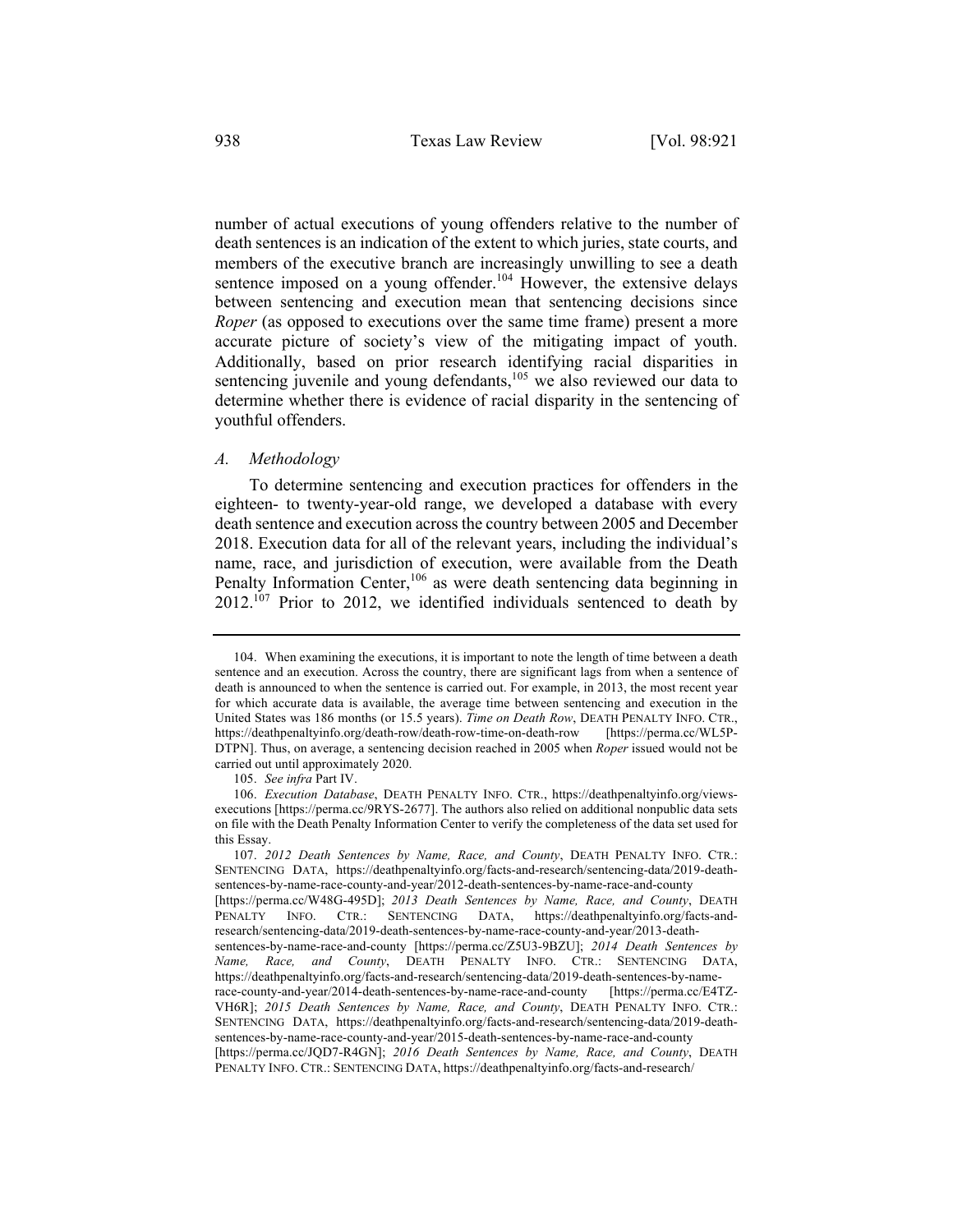comparing the lists of individuals on death row in each jurisdiction as reported by the Legal Defense Fund in their quarterly *Death Row USA*  reports.<sup>108</sup> Using these reports, we were able to identify when an individual was added to a jurisdiction's death row, indicating a new death sentence during that time period.

Once we compiled a list of every individual sentenced to death and executed since 2005, we determined the offender's age at the time of the crime, race and gender, the race and gender of the victim(s) (where available), and the final outcome of the case (i.e., execution, reversal resulting in a sentence of less than death, or pending). This data was compiled through searching vital records, reviewing reported judicial decisions, and searching local newspaper archives.<sup>109</sup>

We identified 1,351 death sentences, 165 of which were imposed on youthful offenders (eighteen- to twenty-year-olds) (12%). Of the 1,351 people sentenced to death post-*Roper*, 42% were white, 41% were black, 15% were Latinx, 2% were Asian, and 1% were Native-American. Almost all death sentences were imposed on males (97%).

# *B. Death Sentencing Since* Roper

First, we asked whether there is a national consensus against executing offenders who were under twenty-one by examining the number of states engaging in the practice, the number of death sentences, and the number of executions. The data suggest there is. Since *Roper*, only 165 of the 1,351 death sentences were imposed on youthful offenders and the number of youthful offenders sentenced to death each year has been declining. During the same period, the number of all people sentenced to death per year has declined.

sentencing-data/2019-death-sentences-by-name-race-county-and-year/2016-death-sentences-byname-race-and-county [https://perma.cc/ZU83-TEG5]; *2017 Sentences by Name, Race, and County*, DEATH PENALTY INFO. CTR.: SENTENCING DATA, https://deathpenaltyinfo.org/facts-andresearch/sentencing-data/2019-death-sentences-by-name-race-county-and-year/2017-deathsentences-by-name-race-and-county [https://perma.cc/R3L2-77ED]; *2018 Sentences by Name, Race, and County*, DEATH PENALTY INFO. CTR.: SENTENCING DATA, https://deathpenaltyinfo.org/ facts-and-research/sentencing-data/2019-death-sentences-by-name-race-county-and-year/2018 death-sentences-by-name-race-and-county [https://perma.cc/XKQ7-Y582].

108. *Death Row USA: Quarterly Reports*, NAACP LEGAL DEF. & EDUC. FUND, https://www.naacpldf.org/our-thinking/death-row-usa/ [https://perma.cc/H887-ZE2C].

109. The complete database is on file with the authors.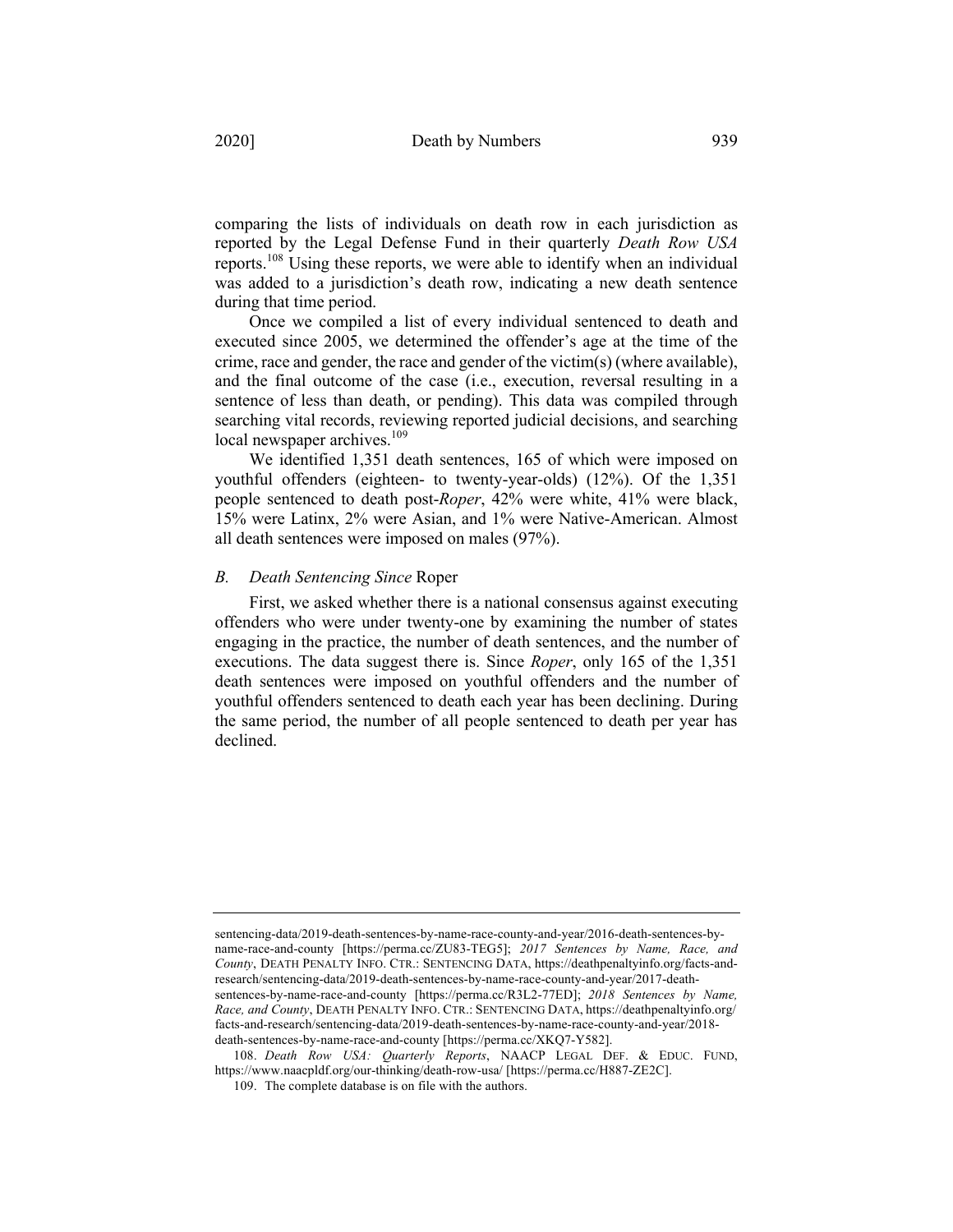

*Figure 1: Death Sentences by Year and Age Group*

Note: The figure displays the number of death sentences imposed each year by age of the offender at the time of the crime.

As Figure 1 indicates, the proportion of death sentences given to young offenders has remained very low, even as the overall number of people sentenced to death has greatly declined since 2005. The peak for youngoffender death sentences post-*Roper* was in 2007, when twenty-five youthful offenders nationwide were sentenced to die. Since 2013, at most nine youthful offenders have been sentenced to die in one year. Moreover, since *Roper*, death sentences for young offenders have constituted between 5% and 17% of all death sentences. This tends to be slightly less than the portion of homicide arrests: between 2004 and 2015, eighteen- to twenty-year-olds were  $14\%$ –19% of all homicide offenders with a known age.<sup>110</sup> This fact indicates that even when youthful offenders are arrested for homicide offenses, they are increasingly unlikely to receive death sentences when compared to older homicide offenders. The consistent downward trend in death sentencing for all age groups, including youthful offenders, suggests that there is a growing consensus against the death penalty nationwide.

<sup>110.</sup> *Uniform Crime Reporting Program Data Series*, NAT'L ARCHIVE OF CRIM. JUSTICE DATA, https://www.icpsr.umich.edu/icpsrweb/NACJD/series/57 [https://perma.cc/W629-BBCF] [hereinafter Supplementary Homicide Reports] (enter "Uniform Crime Reporting Program Data: Supplementary Homicide Reports" into the search box under the "Studies" tab) (yearly data compiled in individual data files). As of May 2018, 2015 was the last year for which homicide data was available.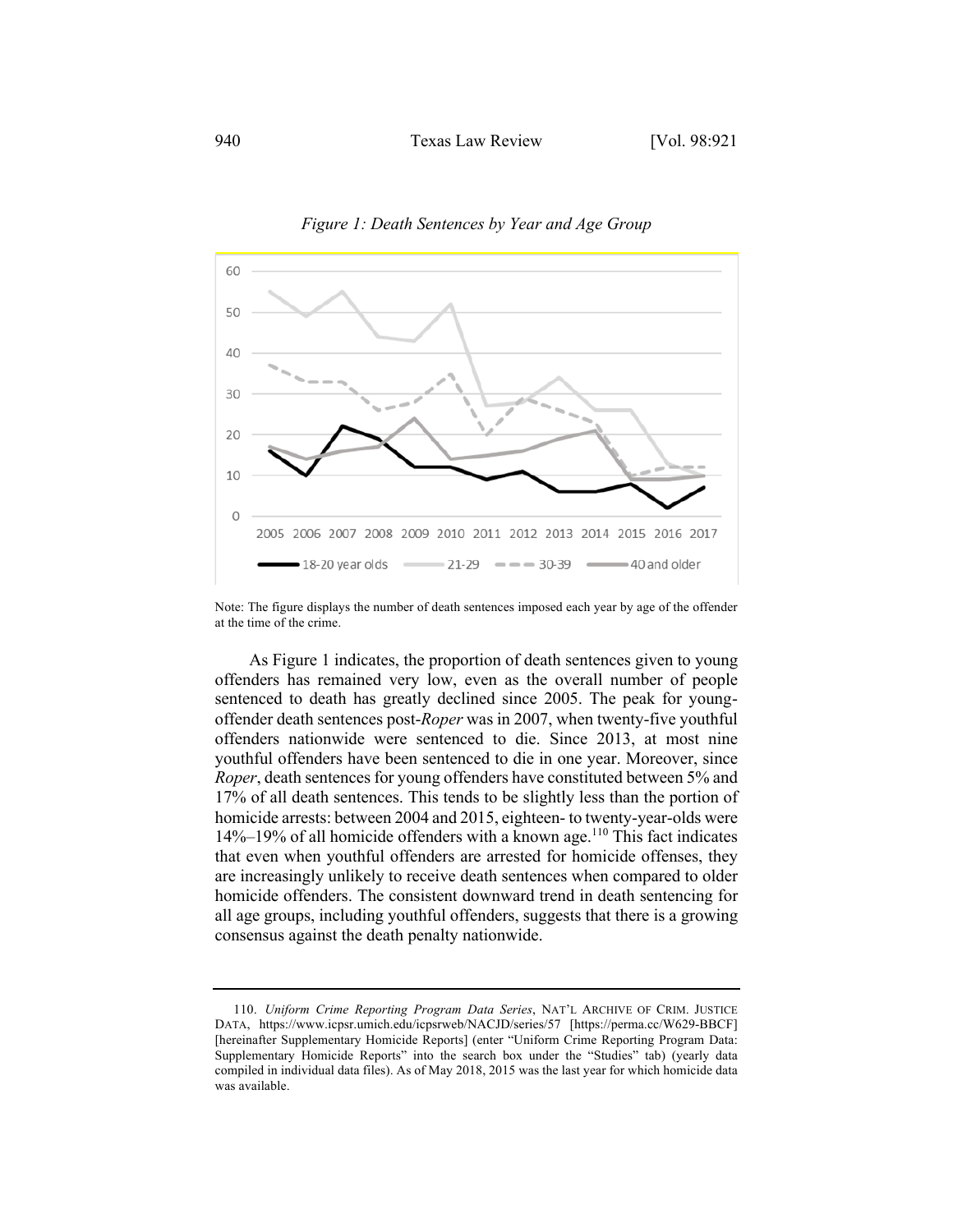Additionally, the rate at which people are sentenced to death relative to the number of homicide arrests has remained low since 2005. As displayed in Figure 2, the number of death sentences per 100 homicide arrests in the previous year is below 1.42 for both adult and youthful offenders between 2005 and 2016.





Note: The figure displays the number of death sentences imposed each year per 100 homicides with known offenders by age of the offender at the time of the crime.

Youthful-offender death sentences are concentrated in a few jurisdictions. The five jurisdictions that have sentenced the most youthful offenders to death are California (thirty-eight), Florida (twenty-four), Texas (twenty), Alabama (sixteen), and the federal government (eight). Together these five jurisdictions make up 65% of all death sentences of youthful offenders since *Roper*. Twenty-eight states and the military have not sentenced a youthful offender to death since *Roper*, compared to eighteen states that have not sentenced an adult offender. Each year, this trend toward increasing geographic concentration in application of the death penalty has grown, with fewer jurisdictions sentencing youthful offenders to death. As displayed in Figure 3, at the peak in 2005, thirteen jurisdictions sentenced a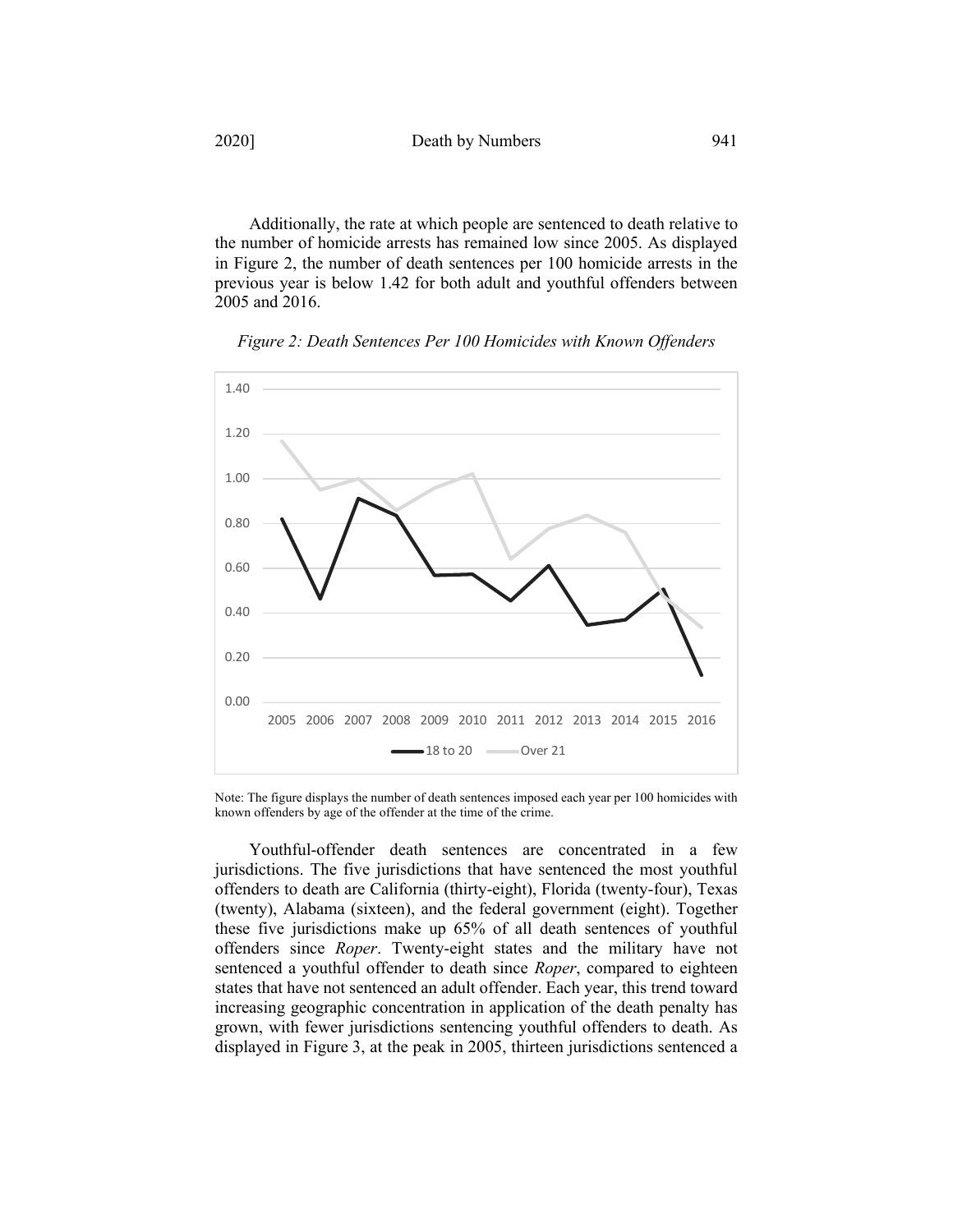youthful offender to death. In each of the last five years, at most five jurisdictions have sentenced a youthful offender to death.

*Figure 3: The Number of States that Sentenced at Least One Person to Death Per Year*



Note: The figure displays the number of states that imposed death sentences each year by age of the offender at the time of the crime.

Death sentences of youthful offenders are also concentrated in a few counties. Of the over 3,000 counties in the United States, eighty-five have sentenced a youthful offender to death since *Roper* and only thirty have sentenced more than one youthful offender to death in that time period. Two counties, Los Angeles and Riverside, both in California, are responsible for 15% of all death sentences of youthful offenders since *Roper* (fourteen and eleven death sentences, respectively). Together these counties make up approximately 4% of the U.S. population.<sup>111</sup> All other counties have had seven or fewer death sentences since *Roper.*<sup>112</sup>

<sup>111.</sup> *Quick Facts: Los Angeles County, California*, U.S. CENSUS BUREAU, https://www.census .gov/quickfacts/fact/table/losangelescountycalifornia,US/PST045218 KXUU]; *Quick Facts: Riverside County, California*, U.S. CENSUS BUREAU, https://www.census.gov/quickfacts/fact/table/riversidecountycalifornia,US/PST045218 [https://perma.cc/33YB-3L7L].

<sup>112.</sup> The counties with the next highest numbers of death sentences of youthful offenders are Duval, FL (7); Jefferson, TX (6); Maricopa, AZ (6); Houston, TX (5); and Oklahoma, OK (5). *See* FAIR PUNISHMENT PROJECT, TOO BROKEN TO FIX: PART I 8, 14, 47 (2016), http://fairpunishment .org/wp-content/uploads/2016/08/FPP-TooBroken.pdf [https://perma.cc/4HGY-E3J6] (cataloguing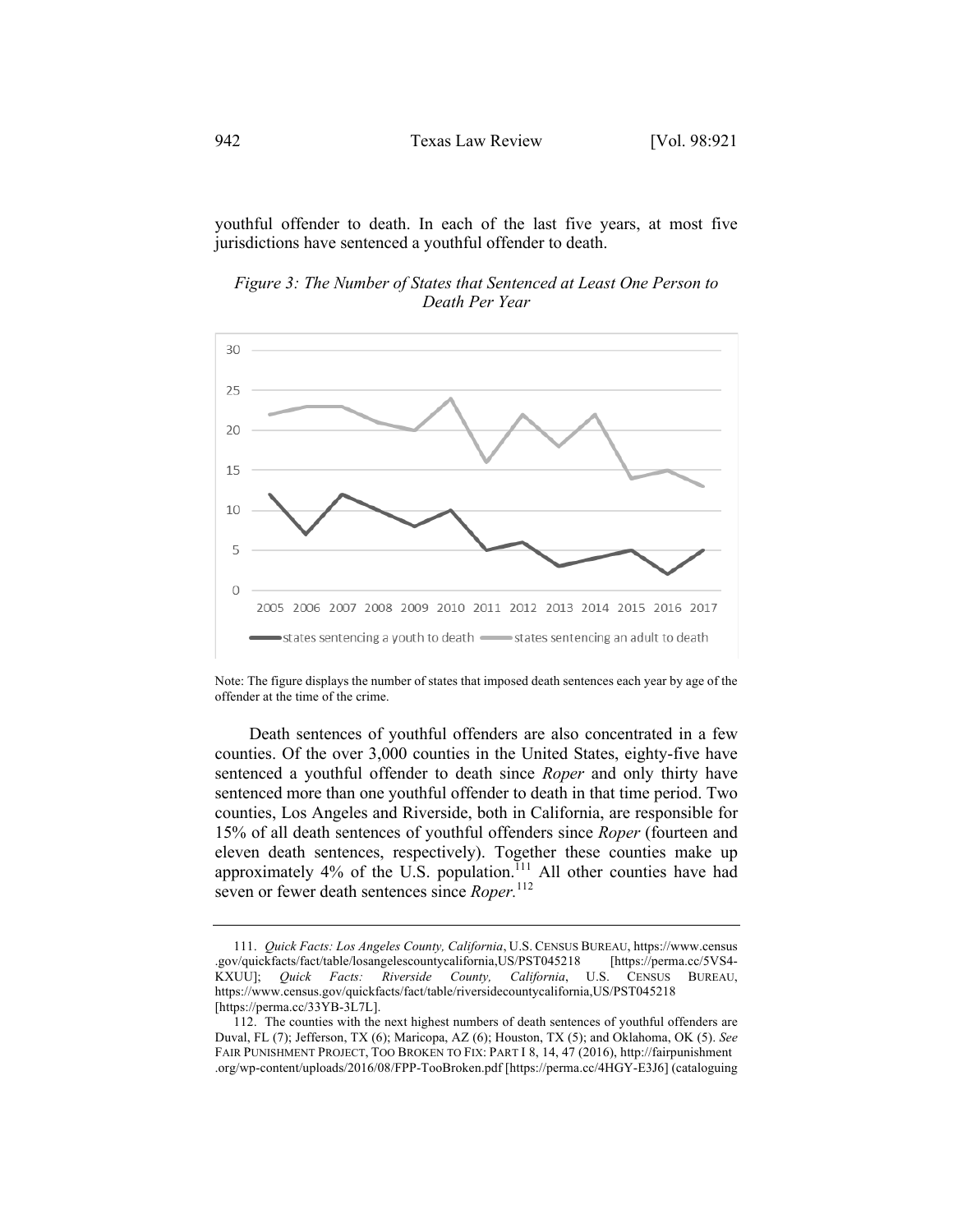From January 2005 to December 2018, 546 people were executed in all jurisdictions in the United States; 106 (19%) were under twenty-one at the time of their crimes. All of those men received their death sentences prior to *Roper*,<sup>113</sup> and they received their death sentences on average nine years before the Supreme Court decided *Roper*.

Like death sentencing, executions are highly concentrated in a few areas. Between 2005 and the end of 2018, fifteen states have executed a person who was under twenty-one at the time of his offense. Texas, with fiftysix executions of youthful offenders, accounted for 55% of all of the young offender executions between 2005 and the end of 2018.<sup>114</sup> Ohio and Georgia, each with nine executions, executed the next highest number of youthful offenders since *Roper*. On the other hand, since *Roper*, thirty-five states have not executed a youthful offender. Three of these states—Kansas,  $^{115}$  Idaho,  $^{116}$ and Kentucky<sup>117</sup>—have had youthful offenders on their death rows. Twentytwo states and the federal government have also not executed an adult since *Roper*. 118

115. Jonathan Carr, twenty at the time of the offense, was sentenced in 2002. *See* State v. Carr, 331 P.3d 544, 573 (Kan. 2014), *rev'd*, 136 S. Ct. 633 (2016) (stating that Carr was born in 1980 and committed the offense in 2000, making him twenty years old at the time of the offense).

116. James Hairston, twenty at the time of the offense, was sentenced in 1996. State v. Hairston, 988 P.2d 1170, 1175–76 (Idaho 1999); Associated Press, *Judge Sentences Man to Death 20-Year-Old James Hairston Killed Elderly Couple for Money*, SPOKESMAN-REV. (Nov. 16, 1996), http://www.spokesman.com/stories/1996/nov/16/judge-sentences-man-to-death-20-year-oldjames/ [https://perma.cc/G38U-2FV4].

117. Karu Gene White, nineteen at the time of the offense, was sentenced in 1980, and Ronnie Lee Bowling, twenty at the time of the offense, was sentenced in 1992. Charles Montaldo, *Kentucky Death Row Inmates: Profiles of Kentucky Criminals Sentenced to Be Executed*, THOUGHTCO. (July 3, 2019), https://www.thoughtco.com/kentucky-death-row-inmates-4122946 [https://perma .cc/9DH5-HJWB]; *Cases of Suspected Miscarriages of Justice: Ronnie Lee Bowling*, INNOCENT IN PRISON PROJECT INT'L (Oct. 8, 2015), http://cases.iippi.org/ronnie-lee-bowling/comment-page-1/ [https://perma.cc/LE2F-MU7D].

118. Since *Roper* was announced in March 2005, the following jurisdictions that then had the death penalty have not executed anybody: the federal government, Colorado, Connecticut, Illinois, Kansas, New Mexico, Oregon, Pennsylvania, and Wyoming. *Executions Overview: Executions by State and Region Since 1976*, DEATH PENALTY INFO.CTR., https://deathpenaltyinfo.org/executions/ executions-overview/number-of-executions-by-state-and-region-since-1976

[https://perma.cc/5RPG-B3EC]; *Executions Overview: States With No Recent Executions*, DEATH PENALTY INFO. CTR., https://deathpenaltyinfo.org/executions/executions-overview/states-with-norecent-executions [https://perma.cc/AE3J-G3RU] (last updated July 8, 2019). The sixteen remaining states have not authorized the death penalty since *Roper*.

the number of death sentences in U.S. counties, including Maricopa County, Harris County, and Duval County).

<sup>113.</sup> *But see supra* note 104 and accompanying text (describing the considerable delay between death sentences and executions).

<sup>114.</sup> Hollis A. Whitson & Eric A. Samler, Execution of Youth Under Age 21 on the Date of Offense: Ending with a Bang or a Whimper? 14–15 (Sept. 25, 2019) (unpublished manuscript), https://ssrn.com/abstract=3453830 [https://perma.cc/M2CD-G54F]. None of those individuals received his death sentence after *Roper*.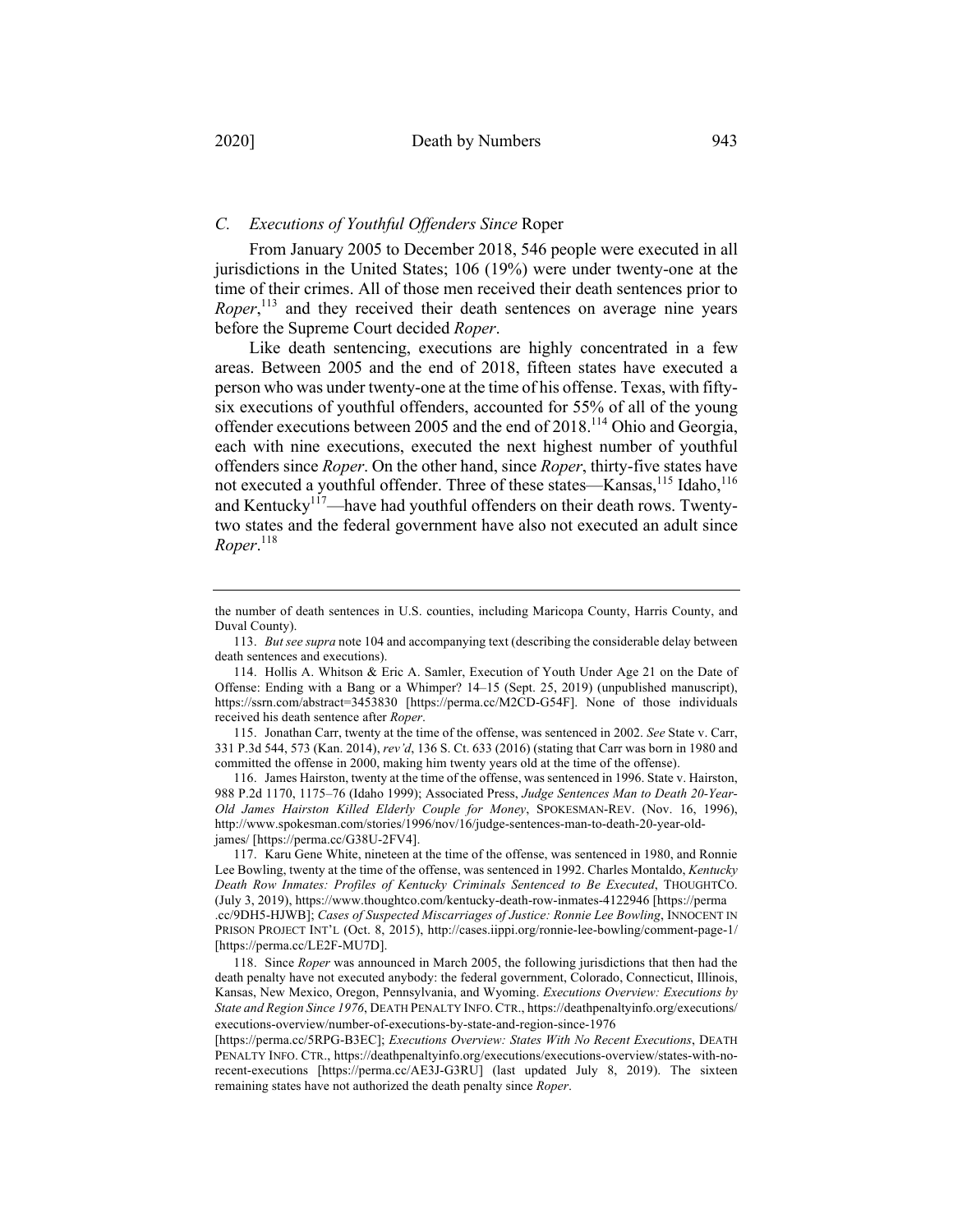There is a clear national consensus against executing offenders who were under twenty-one at the time of their offense. Since *Roper*, there has been a consistent downward trend in the number of states that sentence youthful offenders to die. Youthful offenders are wholly protected from execution in twenty-three states, and in thirty-five states a youthful offender would not be executed—fifteen more than in *Roper*, twenty-two more than in *Graham*, and fourteen more than in *Miller*. Such a consistent and deepening movement away from executing a class of defendant is a hallmark indication that a national consensus exists.

# IV. Racial Disparity in Youthful-Offender Sentencing

Given the persistent, pernicious effects of race in capital sentencing documented in numerous empirical studies, our work would not be done if we did not also consider race effects.<sup>119</sup> Based on historical indicators of racial disparities in sentencing young people, we expected to find racial disparities in our data set. The results were stark, revealing that 73% of youthful offenders sentenced to death since *Roper* were black or Latinx, as compared to 53% of adults sentenced to death in that time.

# *A. Historical Evidence of Racial Disparity in the Sentencing of Young People*

In the pre-*Furman* era of capital sentencing, young black and Latinx people were disproportionately sentenced to die.120 Now black youth are  $\overline{\text{overrepresented}}$  in life-without-parole sentences.<sup>121</sup> Youth of color likely do

<sup>119.</sup> *See, e.g.*, State v. Gregory, 427 P.3d 621, 633–37 (Wash. 2018) (crediting KATHERINE BECKETT & HEATHER EVANS, THE ROLE OF RACE IN WASHINGTON STATE CAPITAL SENTENCING, 1981-2014 (Oct. 13, 2014) (Updated Beckett Report) and striking down Washington's death-penalty statute as unconstitutional because the punishment was "administered in an arbitrary and racially based manner"); U.S. GOV'T ACCOUNTABILITY OFFICE, GGD-90-57, DEATH PENALTY SENTENCING: RESEARCH INDICATES PATTERN OF RACIAL DISPARITIES 5 (1990) (describing a "remarkably consistent" pattern of race of victim influence in capital cases "at all stages of the criminal justice system process"); John H. Blume & Sheri Lynn Johnson, *Unholy Parallels Between*  McKleskey v. Kemp *and* Plessy v. Ferguson*: Why* McKleskey *(Still) Matters*, 10 OHIO ST.J. CRIM. L. 37, 58–59 (2012) (noting that "race permeates the entire capital punishment system"); Carol S. Steiker & Jordan M. Steiker, *The American Death Penalty and the (In)Visibility of Race*, 82 U. CHI. L. REV. 243, 294 (2015) (analyzing "the extent to which the American death penalty is and has been 'soaked' in racism").

<sup>120.</sup> Furman v. Georgia, 408 U.S*.* 238, 364 (1972) (Marshall, J., concurring) ("[A] look at the bare statistics regarding executions [was] enough to betray much of the discrimination."); *id.* at 256–57 (Douglas, J., concurring) ("[Death sentencing schemes] are pregnant with discrimination and discrimination is an ingredient not compatible with the idea of equal protection of the laws that is implicit in the ban on 'cruel and unusual' punishments."); *see also* Sheri Lynn Johnson, John H. Blume & Hannah L. Freedman, *The Pre-*Furman *Juvenile Death Penalty in South Carolina: Young Black Life Was Cheap*, 68 S.C. L. REV. 331, 343 (2017) ("[O]ver 80% of all juvenile offenders executed in the United States between 1865 and 1972 were children of color.").

<sup>121.</sup> *See, e.g.*, John R. Mills et al., *Juvenile Life Without Parole in Law and Practice:*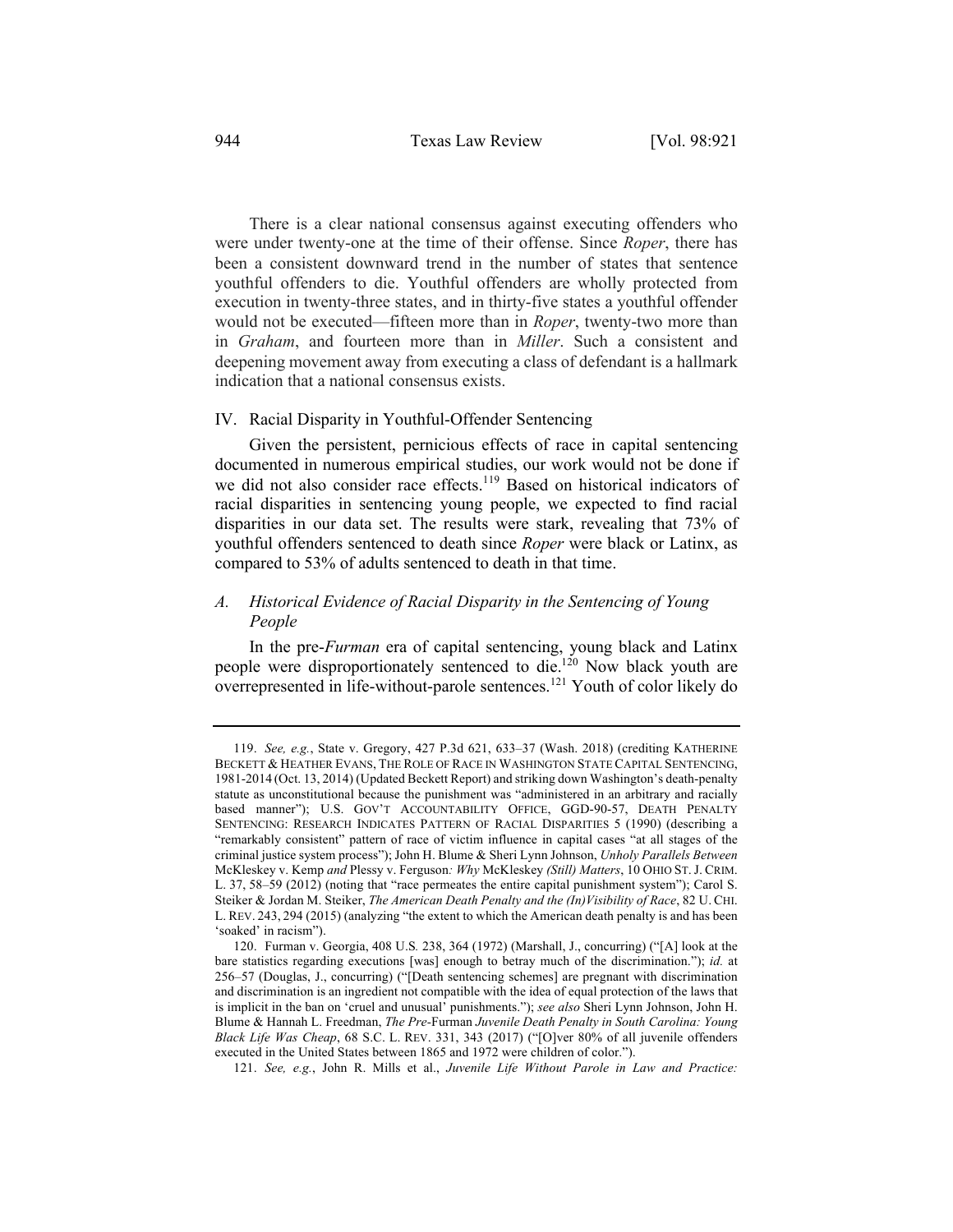not receive the same consideration of their mental and emotional development. At sentencing in capital cases, it is common practice for prosecutors to argue youth in aggravation when the defendant is a young person of color. $122$ 

This disparity between the severity of punishment leveled against black and Latinx youth compared to white youth is best explained by the fact that legal decision makers perceive youth of color as dangerous predators likely to recidivate, while for young white men and boys, youth is mitigating.<sup>123</sup> One result of this institutional racial bias is that there are disproportionate percentages of black youth involved at every stage of the American juvenile justice system, from arrest, to pretrial detention, to transfers to adult court, to sentencing.<sup>124</sup>

*Chronicling the Rapid Change Underway*, 65 AM. U. L. REV. 535, 576 (2016) (finding that 65.8% of juvenile life-without-parole sentences are imposed on black youth).

<sup>122.</sup> *See, e.g.*, Tucker v. Louisiana, 136 S. Ct. 1801, 1801 (2016) (denying petition for a writ of certiorari over a dissent from Justices Breyer and Ginsburg); Appellant's Reply Brief, State v. Tucker, 181 So. 3d 590 (La. 2015) (No. 2013-KA-1631), 2015 WL 2358360, at \*31–32 (explaining that—in a death-penalty case involving a young offender with intellectual deficits—the prosecutor used the defendant's deficits in aggravation); *see also* Roper v. Simmons, 543 U.S. 551, 558 (2005) (explaining that the prosecutor in that case told the jury "Seventeen years old. Isn't that scary? Doesn't that scare you? Mitigating? Quite the contrary I submit. Quite the contrary.").

<sup>123.</sup> *See, e.g.*, Kareem L. Jordan & Tina L. Freiburger, *Examining the Impact of Race and Ethnicity on the Sentencing of Juveniles in the Adult Court*, 21 CRIM. JUST. POL'Y REV. 185, 187– 88 (2010) (noting that recent studies have found racial disparities in sentencing for young defendants); Peter S. Lehmann, Ted Chiricos & William D. Bales, *Sentencing Transferred Juveniles in the Adult Criminal Court: The Direct and Interactive Effects of Race and Ethnicity*, 15 YOUTH VIOLENCE & JUV. JUST. 172, 174, 185 (2017) (reviewing past literature and, after conducting a novel multivariate analysis, concluding that "the findings correspond with prior studies of adult offenders which have demonstrated that 'young Black males' are sentenced more harshly than other groups"); Darrell Steffensmeier et al., *The Interaction of Race, Gender, and Age in Criminal Sentencing: The Punishment Cost of Being Young, Black, and Male*, 36 CRIMINOLOGY 763, 787 (1998) ("Young black males were seen as lacking . . . social bonds that were thought to insulate individuals from future criminal involvement."); Patricia Warren et al., *The Imprisonment Penalty for Young Black and Hispanic Males: A Crime-Specific Analysis*, 49 J. RES. CRIME & DELINQ. 56, 61 (2012) (noting studies that found young black and Latinx men are more likely to be sentenced to prison).

<sup>124.</sup> *E.g.*, EILEEN POE-YAMAGATA & MICHAEL A. JONES, U.S. DEP'T EDUC., AND JUSTICE FOR SOME 5, 10–12, 28, 31 (2000) (finding that in 1997–1998, black youth comprised 15% of the population under eighteen, but made up 26% of youth arrests, 31% of referrals to juvenile court, 44% of those detained pretrial, 46% of those waived to adult court, and 58% of juvenile inmates in adult prison); *see also* Nancy Rodriguez, *The Cumulative Effect of Race and Ethnicity in Juvenile Court Outcomes and Why Preadjudication Detention Matters*, 47 J. RES. CRIME & DELINQ. 391, 393 (2010) (stating that sentencing reflects an accumulation of bias across multiple court outcomes that compound to amplify the bias at sentencing).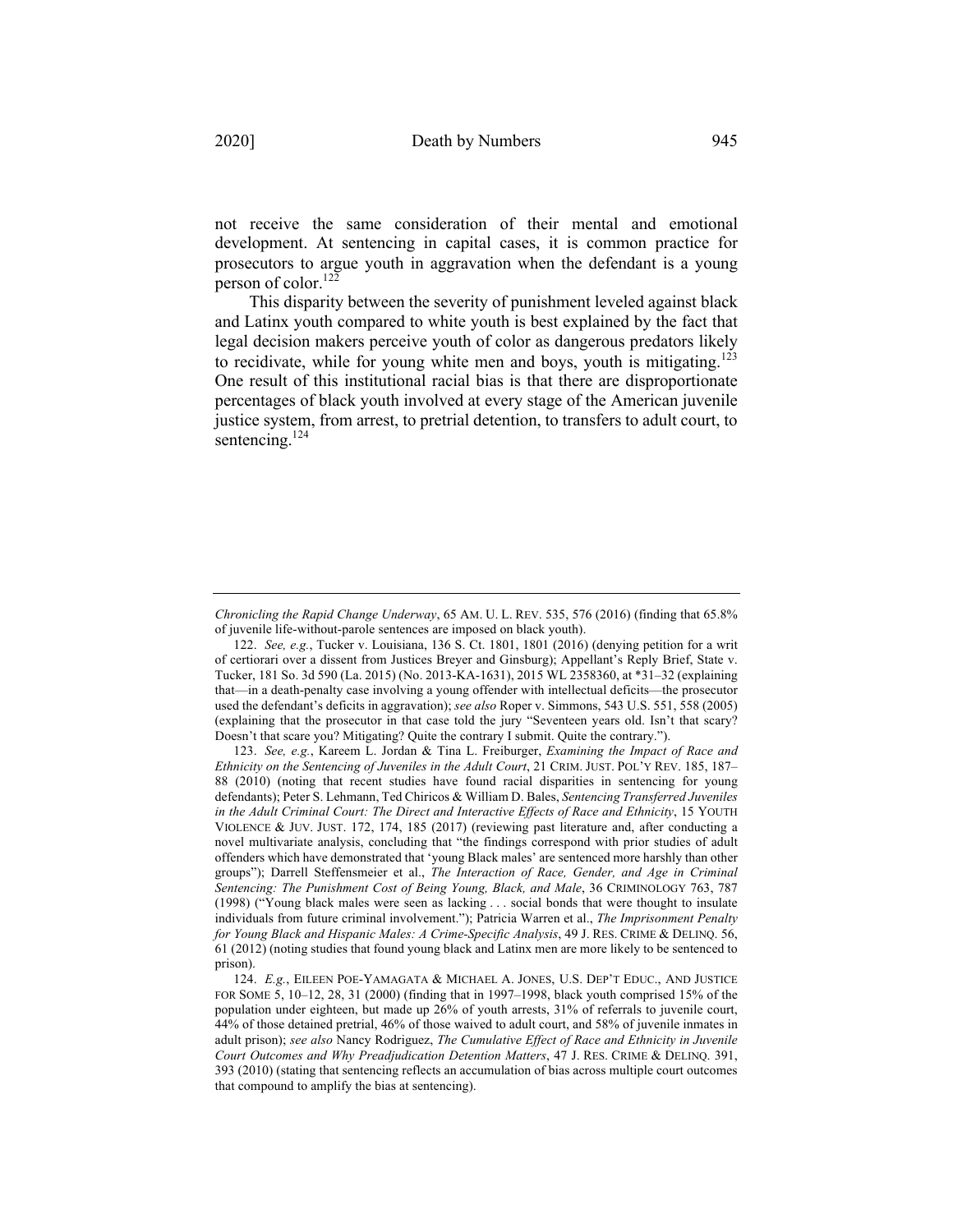Numerous studies have examined how race influences assessments of juveniles, their crimes, the likelihood of recidivism, and sentence recommendations.<sup>125</sup> Research confirms that decision makers often rely on subconscious stereotypes that black youth are more prone to criminal behavior and therefore punish them more harshly.<sup>126</sup> Many studies have found that black and Latinx defendants receive longer prison sentences.<sup>127</sup> For example, a meta-analysis of seventy-one academic studies found that

<sup>125.</sup> *See, e.g.*, Phillip Atiba Goff et al., *The Essence of Innocence: Consequences of Dehumanizing Black Children*, 106 J. PERSONALITY & SOC. PSYCHOL. 526, 526 (2014); Sandra Graham & Brian S. Lowery, *Priming Unconscious Racial Stereotypes About Adolescent Offenders*, 28 L. & HUM. BEHAV. 483, 483 (2004).

<sup>126.</sup> *See, e.g.*, George S. Bridges & Sara Steen, *Racial Disparities in Official Assessments of Juvenile Offenders: Attributional Stereotypes as Mediating Mechanisms*, 63 AM. SOC. REV. 554, 555, 560–61 (1998) (examining 233 narrative reports by probation officers and finding that reports were more likely to include (1) negative *internal* attributions—i.e., personality traits—about black youth compared to white youth, but (2) negative *external* attributions—i.e., environmental influences—about white youth compared to black youth). Disproportionally harsh treatment of black youth in areas outside the criminal justice system also indirectly impacts sentencing. Recent studies have shown that black students are more likely to be disciplined in school when the decision of whether or not to engage disciplinary processes is discretionary. TONY FABELO ET AL., COUNCIL OF STATE GOV'TS JUSTICE CTR. & TEX. A&M UNIV. PUB. POLICY RESEARCH INST., BREAKING SCHOOLS' RULES 42, 66 (2011) (finding that African-American high school students were disproportionately punished for discretionary offenses and were nearly three times as likely to receive a suspension for their first violation). This can have collateral consequences, as a student who has been suspended or expelled is almost three times more likely than his or her peers to come into contact with the criminal justice system the following school year. *Id.* at 70. For a student of color with a disability, the risk of being channeled into the criminal justice system is at its height: students of color with disabilities are disproportionately "deprived of an appropriate education that could have changed their School-to-Prison Pipeline trajectory." NAT'L COUNCIL ON DISABILITY, BREAKING THE SCHOOL-TO-PRISON PIPELINE FOR STUDENTS WITH DISABILITIES 5 (2015). For example, African-American students with disabilities represent 18.7% of the population receiving aid under federal disability laws, but 49.9% of students receiving that aid in correctional facilities are African-American. *Id.* at 11.

<sup>127.</sup> *E.g.*, Cassia Spohn & Jerry Cederblom, *Race and Disparities in Sentencing: A Test of the Liberation Hypothesis*, 8 JUST. Q. 305, 315–17 (1991) (finding that race had an indirect effect on sentence length—black defendants were more likely to be detained before trial and were more likely to be tried by a jury, and both of these factors predicted increased sentence length—but failing to identify a direct effect of race on sentence length); Darrell Steffensmeier & Stephen Demuth, *Ethnicity and Sentencing Outcomes in U.S. Federal Courts: Who Is Punished More Harshly?*, 65 AM. SOC. REV. 705, 715–16 (2000) (finding that white defendants received shorter sentences compared to black and Hispanic defendants in a sample of cases under the federal sentencing guidelines); Darrell Steffensmeier & Stephen Demuth, *Ethnicity and Judges' Sentencing Decisions: Hispanic-Black-White Comparisons*, 39 CRIMINOLOGY 145, 160 (2001) (finding that Hispanic defendants received the harshest penalties in a sample of Pennsylvania cases); Jeffery T. Ulmer & Brian Johnson, *Sentencing in Context: A Multilevel Analysis*, 42 CRIMINOLOGY 137, 159, 165 (2004) (using hierarchical modeling to examine cases in Pennsylvania and finding that black and Hispanic defendants received longer sentences overall and were even more likely to receive longer sentences in counties with high percentages of members of their race).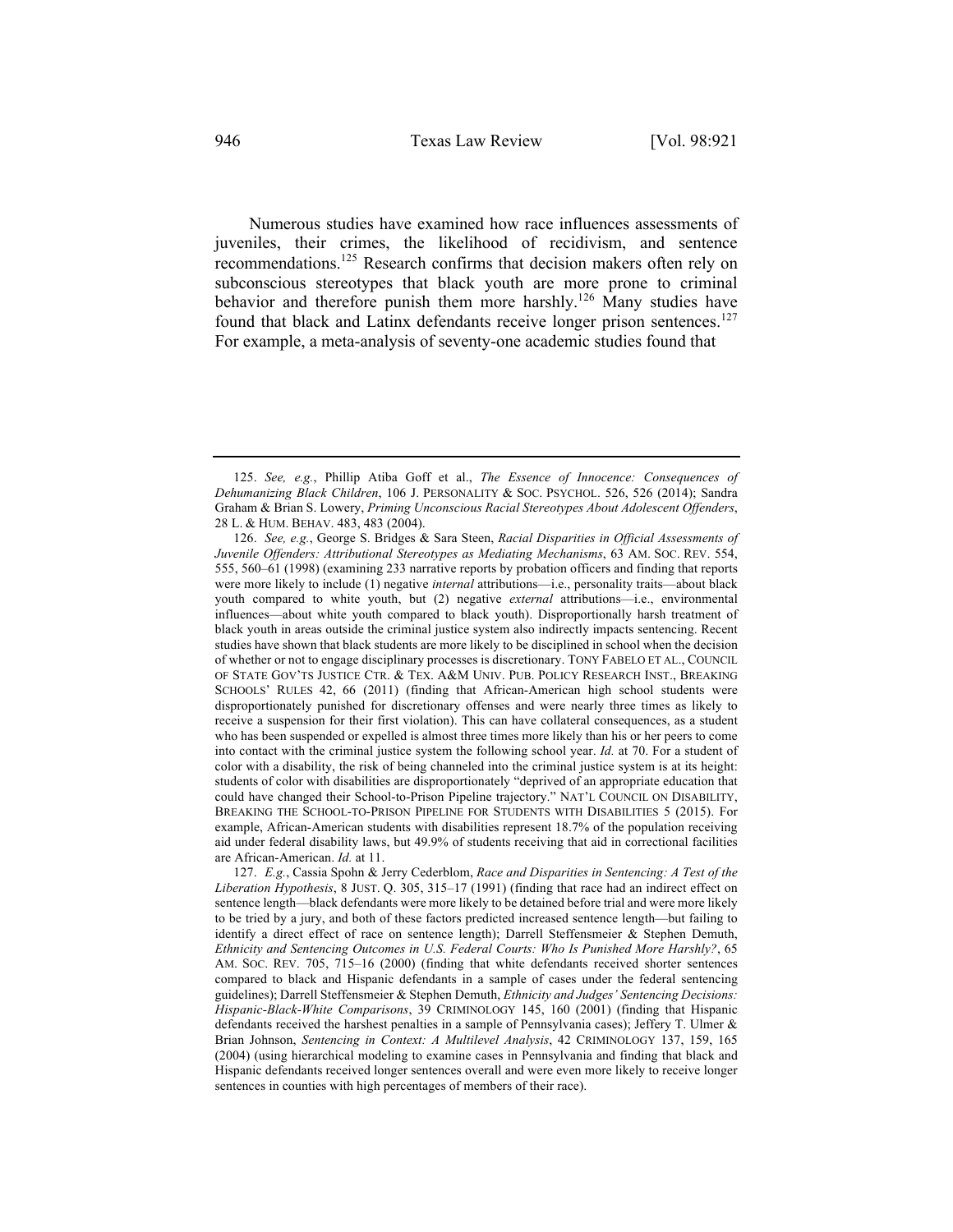black criminal defendants received sentences that were statistically significantly harsher than those of white defendants.<sup>128</sup>

In short, psychological research on the effects of race in sentencing confirms that race plays a significant role at all stages of a criminal prosecution. In the context of capital sentencing, we expected to see that white but not black or Latinx criminal defendants benefit from the mitigating effects of youth. Analysis of our data set supports this prediction.

# *B. Racial Disparity in Youthful Offender Death Sentences and Executions Since* Roper

As displayed in Figure 4, the racial composition of people sentenced to death who are under twenty-one is very different from the composition of people sentenced to death who are twenty-one and older. This difference is significant, with  $p < 0.001$  on a two-sided Fisher's Exact test.<sup>129</sup> More specifically, 25% of youthful offenders are white and 73% are black or Latinx. A higher portion of adult offenders are white (45%) compared to black and Latinx (53%).

<sup>128.</sup> Ojmarrh Mitchell, *A Meta-Analysis of Race and Sentencing Research: Explaining the Inconsistencies*, 21 J. QUANTITATIVE CRIMINOLOGY 439, 454 (2005) (finding 76% of non-federal data indicate that black defendants are sentenced more harshly than white defendants). While this effect was reliably significant, it was also small and variable. *Id.* A few studies have found that race does not significantly influence the sentence length. *E.g.*, Cassia Spohn & David Holleran, *The Imprisonment Penalty Paid by Young, Unemployed Black and Hispanic Male Offenders*, 38 CRIMINOLOGY 281, 291–93 (2000) (examining defendants seventeen years and older in Chicago, Miami, and Kansas City and finding that in Chicago and Miami, young black and Hispanic males are more likely to be sentenced to prison, but finding race had no effect on the length of the sentence). The different findings may be caused by the variables used in the statistical models. For example, black defendants are more likely to receive pretrial detention, and people who receive pretrial detention are less likely to be released (causing an indirect effect of race on sentencing). *See, e.g.*, Spohn & Cederblom, *supra* note 127, at 322 (finding race to have indirect effects on sentence length).

<sup>129.</sup> This remains significant when the groups are collapsed into the binary variable of white or person of color,  $\chi^2(1, N = 1133) = 22.74, p < 0.001$ .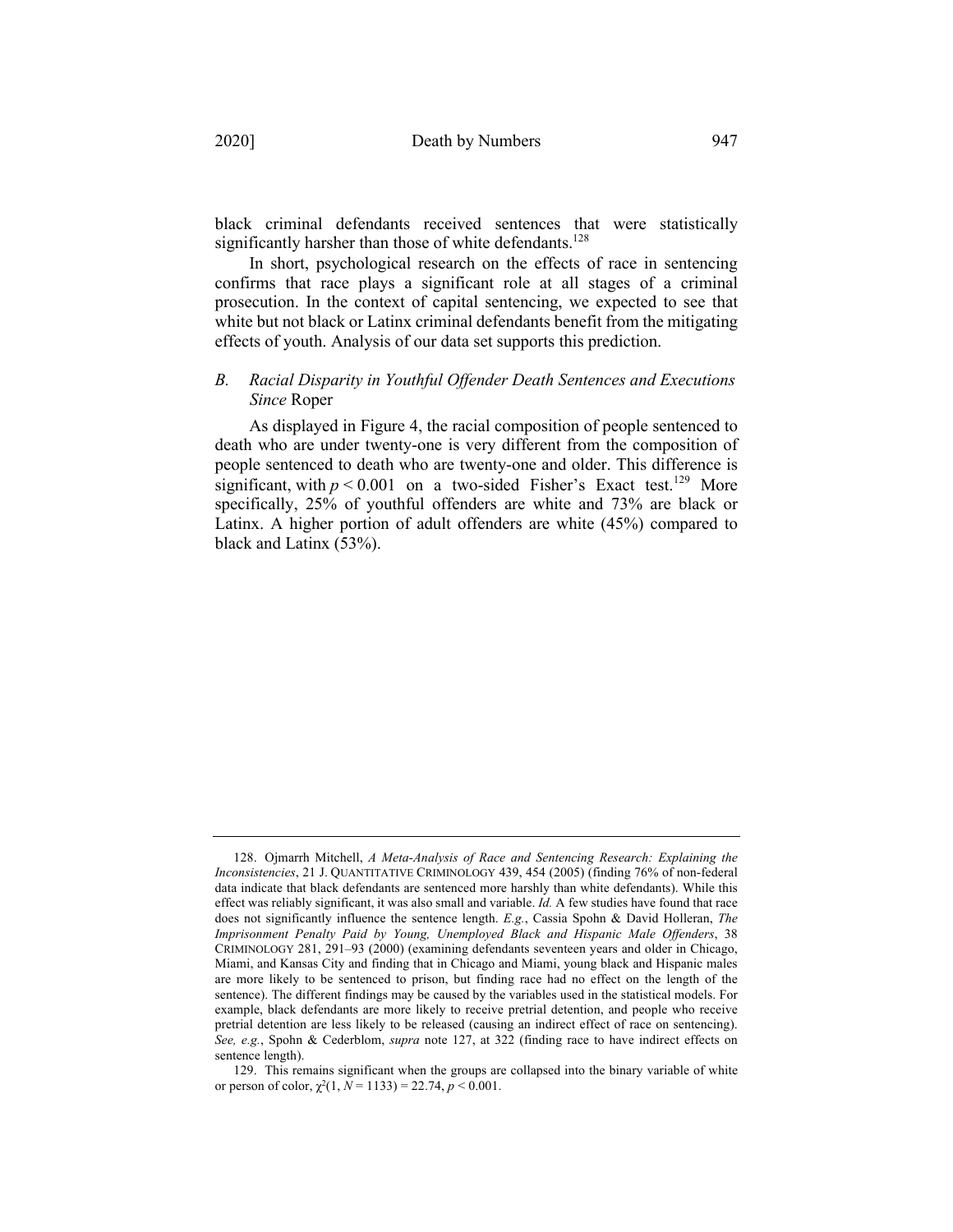

*Figure 4: Death Sentences by Race and Age at Crime, 2005–2017*

As with death sentencing, we also found differences in the racial composition of executions of youthful and adult offenders. As displayed in Figure 5, the racial composition of youthful offenders and adult offenders who are executed is significantly different.<sup>130</sup> Black and Latinx youth are overrepresented in executions of youthful offenders (48% and 15%, respectively), compared to adult offenders (32% and 12%, respectively).

Note: The figure displays the percentage of death sentences by offender race and age at the time of the crime (counts are reported in the cells). These include 162 youthful-offender cases and 1,156 adult-offender cases. Asian and Native-American offenders make up less than 3% of death sentences in both age groups.

<sup>130.</sup> Fisher's Exact test,  $p = 0.006$ . This remains significant when the groups are collapsed into white or person of color,  $\chi^2(1, N = 546) = 10.87, p < 0.001$ .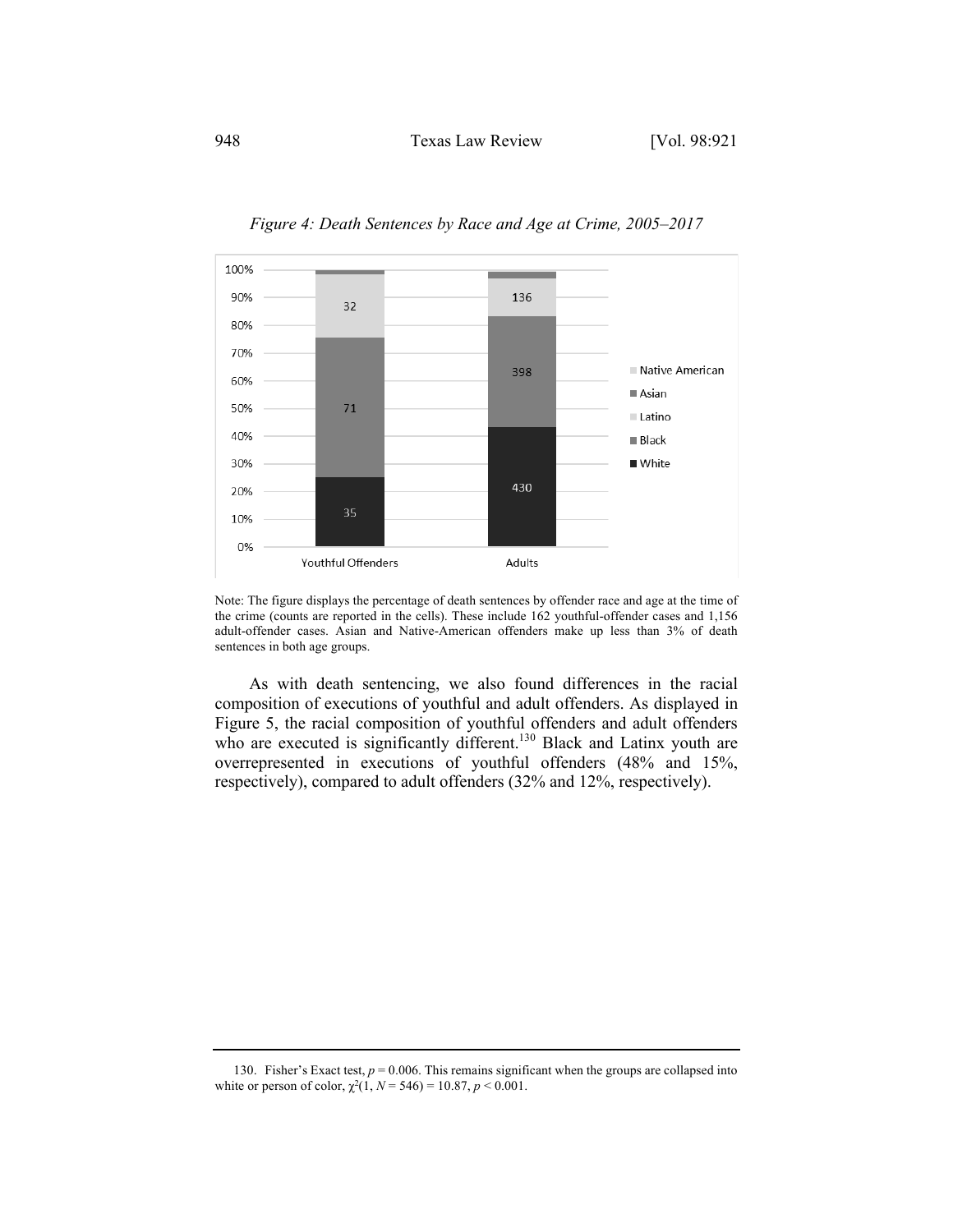

*Figure 5: Executions by Offender Race and Age at Crime in 2005–2017*

The difference in racial composition of youthful offenders and adult offenders cannot be explained by differences in homicide arrests: most youthful homicide offenders are white  $(59\%)$  and fewer are black  $(38\%).$ <sup>131</sup> Most adult homicide offenders are also white (53%) and fewer are black  $(44%)$ .<sup>132</sup> In addition, Latinx youth are 25% of known youthful offenders and 29% of known adult offenders.<sup>133</sup>

We also found a disparity when we focused on the race of the victim. In youthful offender cases with a single victim, two-thirds of death sentences involved a white victim, compared to 19% involving a black victim, 11% a Latinx victim, and 3% an Asian victim.<sup>134</sup> The percentages were similar for adult offenders. The overrepresentation of white victims is not as pronounced in homicide arrests. A little over half (53%) of homicides featuring offenders

Note: The figure displays the percentage of executions by offender race and age at the crime (counts are reported in the cells). These include 102 youthful offender cases and 419 adult offender cases. There were two executions of Native American people and one execution of an Asian person, all of whom were over 21 at the time of the crime.

<sup>131.</sup> Supplementary Homicide Reports, *supra* note 110.

<sup>132.</sup> *Id.*

<sup>133.</sup> *Id.* The Supplementary Homicide Reports include a binary measure of ethnicity (Hispanic/not Hispanic).

<sup>134.</sup> Seven hundred seven cases involved one victim (63%). Ninety-five of these cases involved youthful offenders and 612 involved adult offenders.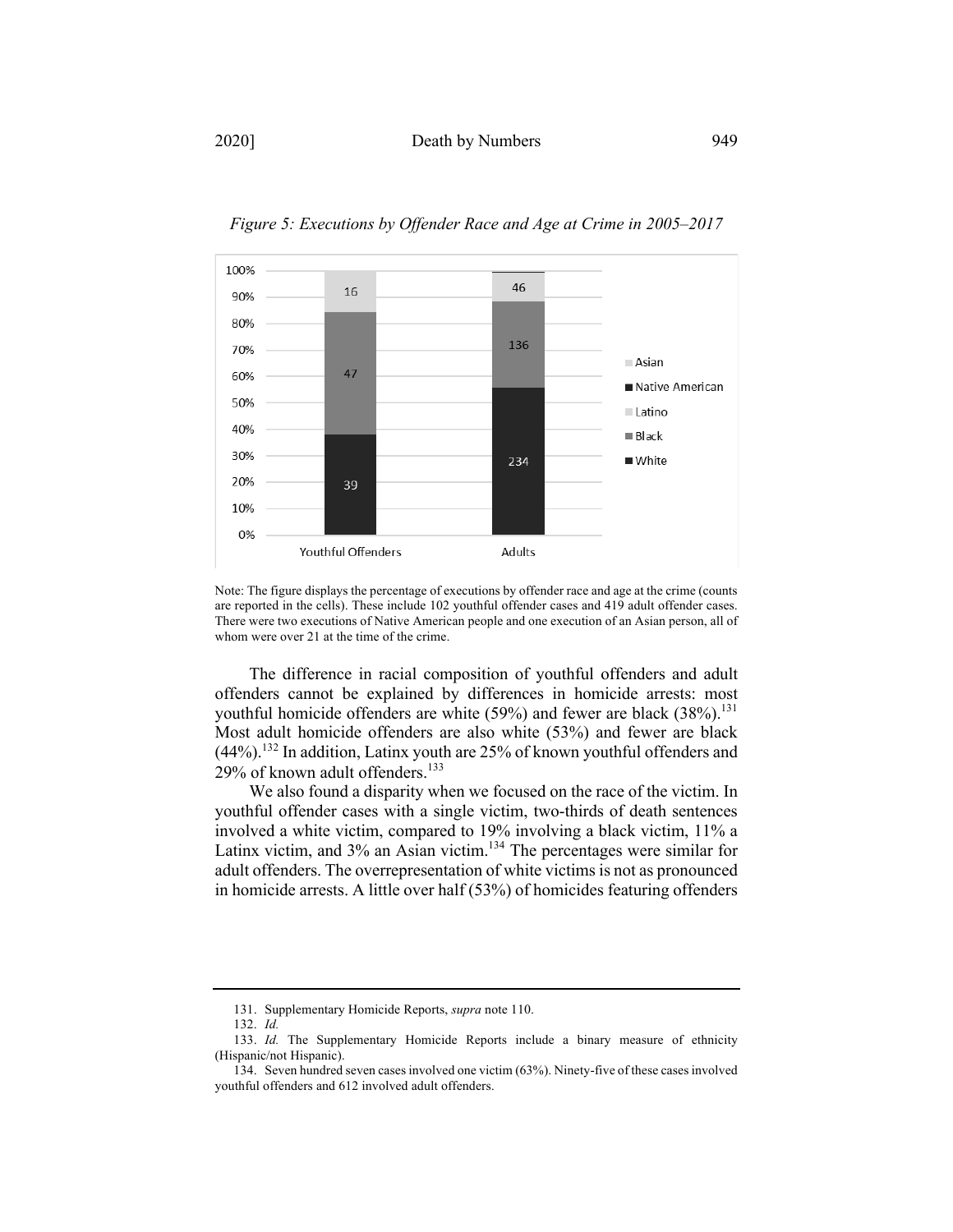over the age of eighteen and one victim involve a white victim, 44% involve a black victim, and 2% involve an Asian victim. 135

Significantly, black youthful offenders are disproportionately likely to receive a death sentence for killing a white person. We found significant differences in the combination of offender and victim race across youthful and adult offenders.136 Since *Roper*, white-offender–white-victim cases make up 39% of adult offender cases but only 21% of youthful offender cases, while black-defendant–white-victim cases make up 18% of adult-offender cases and 24% of youthful-offender cases.

Executions also overwhelmingly involved white victims. In youthfuloffender cases with a single victim, 69% of the victims were white and 72% of victims in adult cases were white. There were significant differences in the combination of offender race and victim race across youthful and adult offenders.<sup>137</sup> Of the 382 cases with one victim that resulted in executions since *Roper*, 39% of adult cases involved a white offender and white victim, whereas white-offender–white-victim cases made up only 28% of youthfuloffender executions. Black-defendant–white-victim cases constitute 22% of adult-offender cases but 38% of youthful-offender cases.

Our data also revealed significant association between offender race and whether or not the death sentence was vacated.<sup>138</sup> Three hundred fifty-four death sentences imposed since *Roper* have been vacated.<sup>139</sup> In death sentences imposed on both youthful and adult offenders, Latinx people have the lowest percentage of death sentences vacated (3% and 14%, respectively).140 In comparison, 34% of white youthful offenders and 35% of black youthful offenders had their sentences vacated. Similarly, 27% of white adult offenders and 30% of black adult offenders had their sentences vacated.

#### Conclusion

In 1988, the Supreme Court determined that the execution of children under sixteen at the time of their offense violated the Eighth Amendment's evolving standards of decency.<sup>141</sup> Eighteen years later, the Court extended the categorical ban to people who were under eighteen at the time of their

<sup>135.</sup> Supplementary Homicide Reports, *supra* note 110. There were 64,736 white offenders over the age of eighteen with white victims  $(n = 121,659)$ . There were 1,440 offenders with unknown race.

<sup>136.</sup> Fisher's Exact test comparing the binary race variable for both victim and offender race,  $p = 0.001$  ( $n = 859$ ). There were 859 death-penalty cases with one victim. We were not able to identify the race of the victim in fifty cases involving one victim (6% of single-victim cases).

<sup>137.</sup> Using a binary variable for race, the Fisher's Exact test is significant,  $p = 0.02$ .

<sup>138.</sup> The Fisher's Exact test is significant, *p* < 0.001.

<sup>139.</sup> Forty-five (13%) vacated sentences were imposed on youthful offenders.

<sup>140.</sup> There are fewer Asian and Native-American defendants, but they also have few vacated sentences. Two Asian defendants' sentences were vacated (8%) and two Native-American defendants' sentences were vacated (22%).

<sup>141.</sup> Thompson v. Oklahoma, 487 U.S. 815, 838 (1988) (plurality opinion).